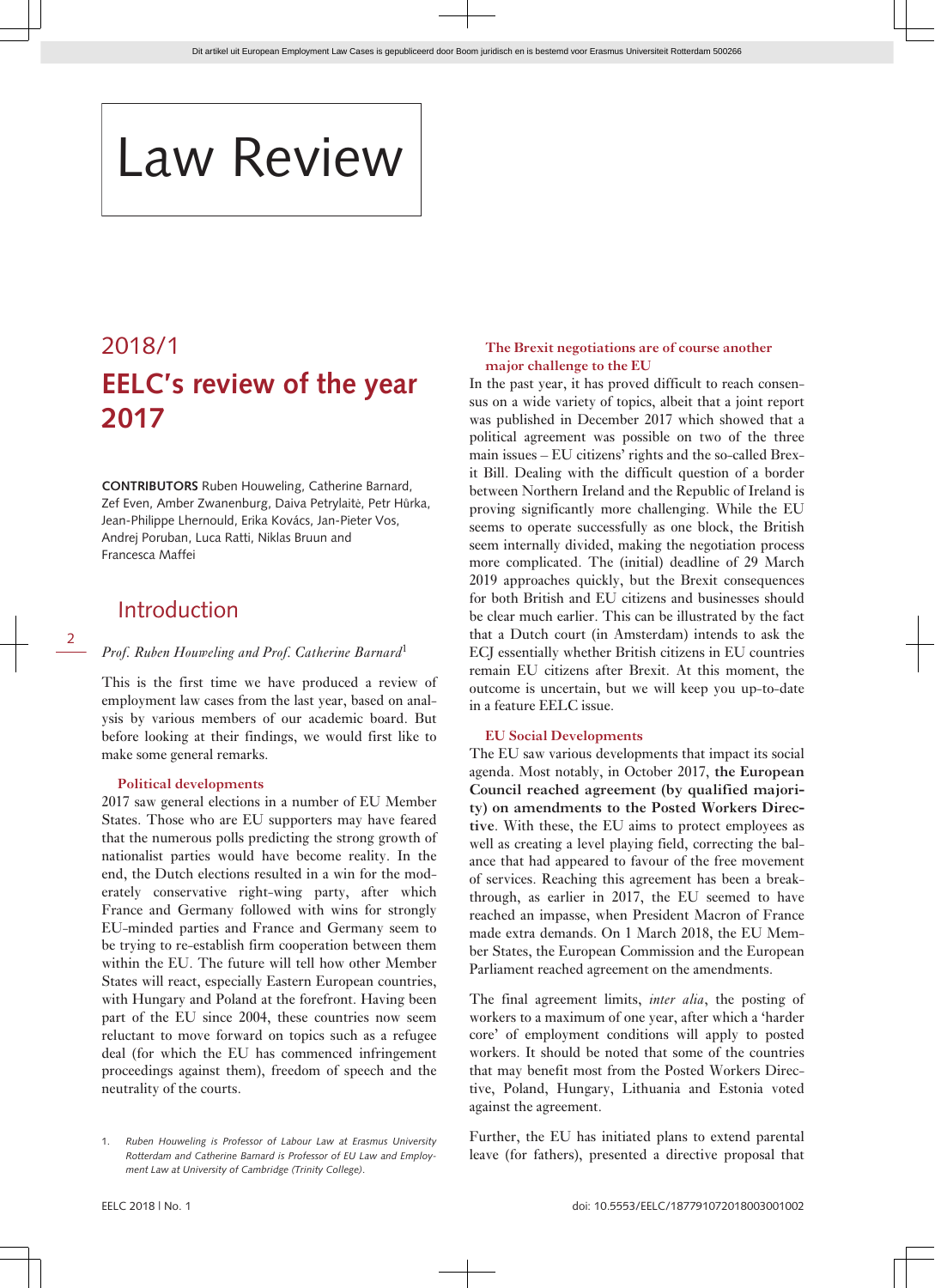modernises Directive 91/533/EEC on the obligation to inform employees of the conditions applicable to the employment relationship and started public consultations on a European Labour Authority and a European Social Security Number (which closed in the first week of this year).

Of particular note was the proclamation of the European Pillar of Social Rights by the EU Parliament, Council, Commission and Member States. It aims to prioritise the social agenda within the EU. The social pillar consists of twenty principles from equal opportunities and access to the labour market, fair working conditions and social protection and inclusion. An online social scoreboard will track Member States' progress, albeit not in a legally binding way.

#### **ECJ and ECtHR**

Apart from legislative developments, there were a number of interesting judgments from the ECJ and the ECtHR. Landmark rulings from the ECJ were *Achbita* (C-157/15), *Bougnaoui* (C-188/15), *Asklepios* (C-680/15 and C-681/15) and *FNV/Smallsteps* (C-126/16). Meanwhile, *Barbulescu* (no. 61496/08) may be characterized as a landmark case for the European Court of Human Rights.

While various ECJ judgments are discussed in more detail by the individual academic board members, **one trend may be an emphasis on the freedom to conduct a business** in very different situations. This has served as a justification for (possibly) restricting the wearing of headscarfs in *Achbita* and *Bougnaoui*; preventing a buyer of a business from being bound by a collective agreement which he could not negotiate or amend (*Asklepios*) – whereas, in late 2016, this stood in the way of a Greek rejection of a proposal for a collective dismissal by a French multinational (*AGET Iraklis*, C-201/15). It could be argued that the ECJ is currently trying to shift the balance back towards employers following earlier case law that tended towards employees. This risks a backlash against the Court from the trade unions, as was witnessed following the infamous judgments in *Viking* and *Laval*.

#### **Concluding remarks**

While we are very curious to see what 2018 will bring to the EU – and to social law in particular, given the introduction of the European Pillar on Social Rights – we are excited to bring you this review of 2017. As you will see, each academic board member has taken his or her own approach. Some have chosen to provide a general overview, whilst others discuss particular cases in greater depth. We hope that you enjoy these reviews.

### Private international law

#### *Prof. Zef Even and Amber Zwanenburg*<sup>2</sup>

In 2017, there were two interesting cases on the international jurisdiction of the courts. First, there was the Dutch Supreme Court ruling on *Holterman/Spies* (EELC 2017/35) – following a preliminary ruling by the ECJ (C-47/14). Second, there was the ECJ ruling in *Ryanair* (C-168/16 and C-169/16), in which the ECJ provided guidance on how to determine the 'habitual place of work' in the air transport sector. Both cases concern the Brussels I Regulation (the 'Brussels Regulation') but remain relevant under the Brussels I Recast Regulation.

The *Holterman/Spies* case concerns the **jurisdictional rules that apply** when an individual is liable both in his capacity as the manager director of a company based on breach of the duty to perform his tasks properly under company law, and that person's liability as an employee of the company – separate from his capacity as manager. Companies tend to try to steer away from Section 5 of the Brussels Regulation – which contains special jurisdictional provisions with regard to employment contracts – by claiming breach of company law instead. Section 5 leaves the company no choice but to claim before the court of the Member State where the employee is domiciled.

Instead, in this case, a claim was submitted in the Netherlands, relying on Section 2, based on which a claim can be made to the court of in the place of establishment of the company. The ECJ ruled that Section 5 of Brussels Regulation prevents the applicability of Section 2 in the case of a claim against a director if the relationship with the director is considered to be an employment contract within the meaning of the Brussels Regulation. It clarified that an employment contract exists if, for a certain period, the director has performed services for and under the direction of the company in return for pay. A key consideration is whether there is a relationship of subordination between the managing director and the company. In this regard, the ECJ advised national courts to examine the extent to which a manager director, in his or her capacity as a shareholder of the company, could influence the administrative body of the company of which s/he was the manager. If the ability to influence that body was not negligible, it would be appropriate to conclude that there was no relationship of subordination.

The Dutch case report (EELC 2017/35) explained what happened to the case following the ECJ's preliminary ruling. The Dutch Supreme Court ruled on the facts that there was an employment agreement under Section 5 of the Brussels Regulation. It noted that (i) the manag-

<sup>2.</sup> *Zef Even is a Professor in European and International Labour Law and Amber Zwanenburg is a lecturer of Labour Law at Erasmus University Rotterdam*.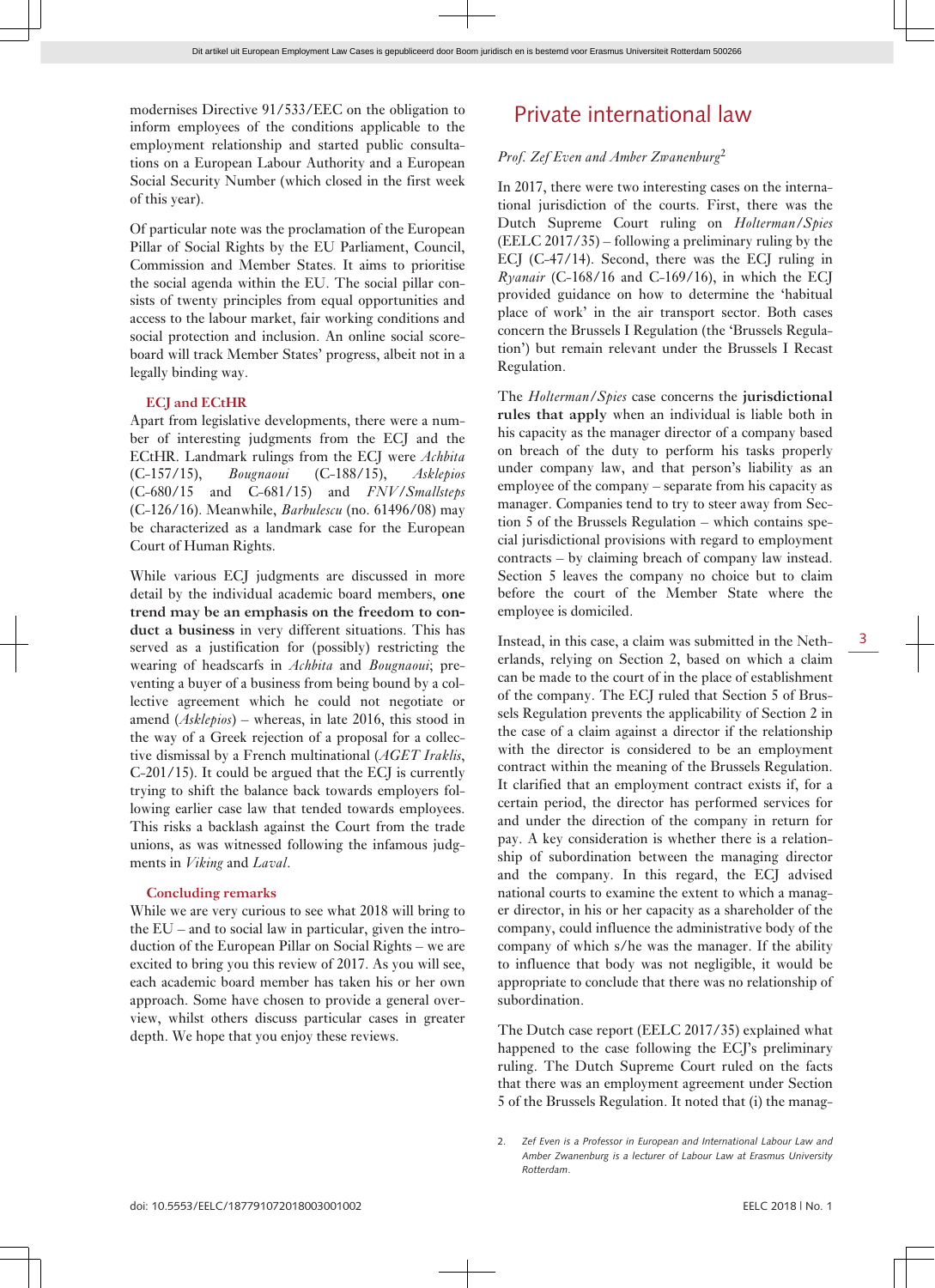ing director was obliged under his employment contract to spend all his working time with the company and was not allowed to perform any side-activities; (ii) the employment agreement contained clauses on salary, bonus and holiday; (iii) the employment agreement was concluded for five years and was to be tacitly extended for two years (unless it was terminated by a notice period of 12 months) and (iv) although the managing director owned 15% of the shares of the company, the employment agreement explicitly stated that he was obliged to follow the instructions of the shareholders' meeting. The Dutch Supreme Court further explained that if a managing director can be dismissed against his or her will by the shareholders, this is indicative of a relationship of subordination. A contrario, if, on the other hand, s/he holds the majority of the shares, this is indicative that there will be no such relationship.

When an employee wishes to bring a claim against his or her employer under the Brussels Regulation, the main connecting factor determining the competent court is the 'habitual place of work'. Determining the **'habitual place of work' for mobile workers**, has proven to be complicated. See, for example, a Dutch road transport case at EELC 2017/36. In September 2017, the ECJ gave further guidance in a case concerning mobile workers in the air transport sector. The (joined) cases (C-168/16 and C-169/16) revolve around Ryanair and the question of how to determine the place where cabin crew having their 'home base' at Charleroi airport 'habitually carry out their work'. With regards to determining the 'habitual place of work', the ECJ referred to settled case law, in which it has repeatedly held that the concept must be interpreted broadly. It repeated a set of indicia following from two ECJ cases concerning road transport (*Koelzsch*, C-29/10 and *Voogsgeerd*, C-384/10). It also stated that, when determining the place from which airline cabin crew habitually carry out their work, the concept of 'home base' is a 'significant indicium'.

The cases that led to the ECJ ruling have now been remitted to the Mons Higher Labour Court in Belgium. Charleroi airport was the designated as the 'home base' and so it is likely that court of Charleroi will assume jurisdiction – following which it will have to decide what law to apply. It is very likely that EELC readers will be able to read about the outcome sometime in 2018. Anthony Kerr in his comment in EELC 2017-4 (pp.236-238) gave an indication of the approach the Belgian court may take, as this can be gleaned from the outcome of a prior Norwegian case.

Whilst on the topic of international transport, the Dutch Appellate Court's insight into the applicability of the Posted Workers Directive on international road transport is worth a mention (EELC 2017/36). In this case, the Dutch Appellate Court held that working *from* a given place is not relevant when applying the Posted Workers Directive. The case is currently pending before the Dutch Supreme Court, and we expect it will ask some preliminary questions to the ECJ.

Developments concerning the posting of workers are proceeding apace. The **debate on the effectiveness of the Posted Workers Directive** has proven to be a hot topic due to the large number of workers being sent from new to old Member States, generating waves of protest across the old Member States against cheap labour originating from the new Member States.

The Austrian case report EELC 2017/19 gives an interesting insight into the Austrian Anti-Wage and Social Dumping Law and the difficulties faced. But aside from national initiatives of this kind, the long debated Posting of Workers Enforcement Directive (which had to be implemented by Member States by 18 June 2016), aims to improve the implementation and enforcement of the Posting of Workers Directive by setting a framework of measures and control mechanisms. The first issue of 2017 covered a case on the Belgium implementation of this Directive into national law (EELC 2017/11). Although the Directive attempts to address some of the issues surrounding effective enforcement, in practice it seems not to alleviate many of the concerns raised. In particular, it does not prevent unequal treatment between posted and local workers. In 2016, the European Commission launched a set of proposals for further revision of the Posted Workers Directive and in October 2017, the debate got a new boost when the Council reached agreement about a new proposal. At this moment, March 2018, the European Parliament and Council are gradually sketching the contours of an agreement on this reform. In short, never a dull moment!

### Age discrimination

#### *Daiva Petrylaitė*<sup>3</sup>

Directive 2000/78/EC contains a number of provisions specially designed to regulate discrimination on grounds of age, in particular, some exceptions to the prohibition. Article 6 of the Directive allows Member States to provide that a difference in treatment on grounds of age does not constitute discrimination if, under national law, it is objectively and duly justified by a legitimate aim, including lawful employment policy, labour market and vocational training objectives, and that the objective is pursued using appropriate and necessary measures. Under the general application of Article 2(2)(b) of Directive 2000/78/EC, indirect discrimination does not include cases where a different situation can be justified by an objectively legitimate aim, if this objective is pursued by appropriate and necessary measures. Consequently, Article 6(1) of the Directive allows employers to treat people differently based on their age, if there is,

3. *Daiva Petrylaitė is a professor in Labour Law at Vilnius University*.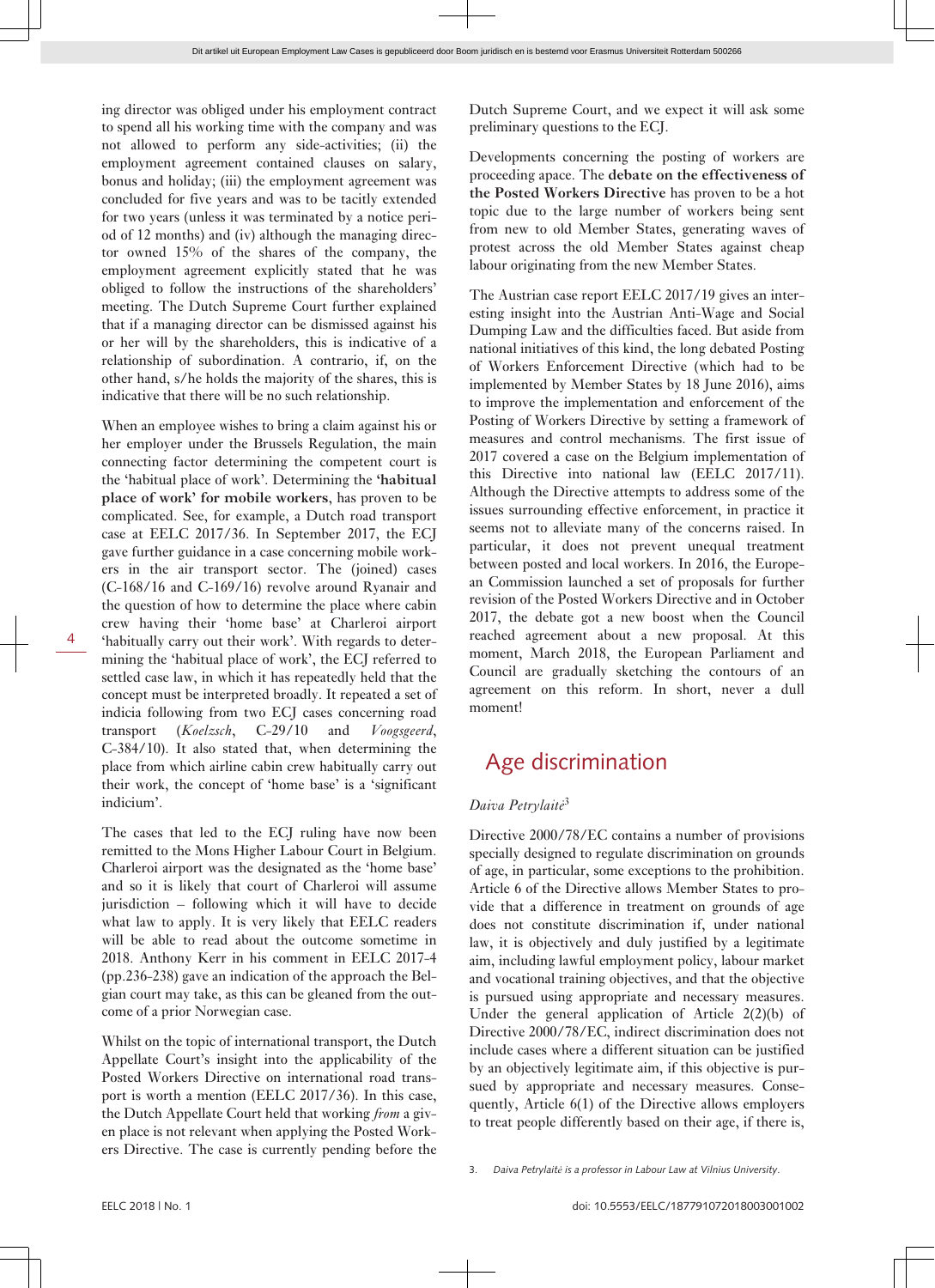for example, a legitimate employment policy, labour market or vocational training objective, and means to achieve it are appropriate and necessary.

Article 6(1) of Directive 2000/78/EC includes the following:

- a. the setting of special conditions on access to employment and vocational training, employment and occupation, including dismissal and remuneration conditions, for young people, older workers and persons with caring responsibilities in order to promote their vocational integration or ensure their protection;
- b. the fixing of minimum conditions of age, professional experience or seniority in service for access to employment or to certain advantages linked to employment; and
- c. the fixing of a maximum age for recruitment which is based on the training requirements of the post in question or the need for a reasonable period of employment before retirement.

Although this list appears exhaustive, it is not considered to be strictly limited. However, employers should check their policies against the principles set out in Article 6(1) of the Directive, namely, having a legitimate aim, an appropriate means of achieving that aim and the maintenance of proportionality.

A Danish dispute (EELC 2017/14) reveals **the relationship between EU and national law** insofar as it relates non-discrimination based on age in employment relationships. The Danish Court ruled that in an employment relationship where the employer is a private business, the employee is not entitled to rely on general principles of EU law which are not enshrined in EU treaties if the state of the law in Denmark is clear and does not allow for an EU-compliant interpretation. This, despite the preliminary ruling of the ECJ in *Rasmussen* (C-441/14) according to which "*EU law is to be interpreted as meaning that a national court adjudicating in a dispute between private persons falling within the scope of Directive 2000/78 is required, when applying provisions of national law, to interpret those provisions in such a way that they may be applied in a manner that is consistent with the directive or, if such an interpretation is not possible, to disapply, where necessary, any provision of national law that is contrary to the general principle prohibiting discrimination on grounds of age. Neither the principles of legal certainty and the protection of legitimate expectations nor the fact that it is possible for the private person who considers that he has been wronged by the application of a provision of national law that is at odds with EU law to bring proceedings to establish the liability of the Member State concerned for breach of EU law can alter that obligation*."

Certain national courts have to deal with disputes where age discrimination is a derivative fact. This occurred in Germany, in a case on **qualification requirements for a job and age discrimination** (EELC 2017/3). The German Federal Labour Court found that objective qualification requirements should not be regarded as a prerequisite for entitlement to compensation for discrimination (because of refusal to recruit). The applicant needed to be genuinely interested in the job. Nevertheless, the Court made clear that the advertisement used by the defendant – for a lawyer with  $0$  to  $2$  years of professional work experience to complete a young and dynamic team – could be considered as discrimination on grounds of age.

Often enough, **length of service** is examined as the basis of age discrimination. For example, in a Hungarian case (EELC 2017/2), the Supreme Court stated that length of service is not a protected characteristic under discrimination law. The Court ruled that the length of service of an employee is not directly connected to age, therefore treatment of an employee based on length of service with a specific organisation cannot be considered age discriminatory. The Court relied on the *Tyrolean Airways* judgment (C-132/11) where the ECJ ruled that "*a difference in treatment based on the date of recruitment by the employer is not directly or indirectly based on age or on an event linked to age*". The Hungarian court mentioned that "*No one had tried to argue that length of service fell outside age, but within 'miscellaneous', as length of service is not something that characterises the daily existence of a person*".

The ECJ ruled in *Bowman* (C-539/16) that **length of service** on which a wage system was based under a collective agreement, was not age-discriminatory.

**Retirement age as the criterion for termination** cannot be justified, as was found in an Austrian case, published in EELC 2017/1. The Austrian Supreme Court held that the selection of employees for redundancy based on their entitlement to an early retirement pension constituted unfair dismissal on grounds of direct age discrimination. Although it was accepted that this could have been a legitimate aim within the meaning of Article 6(1) of Directive 2000/78/EC, the means to achieve that aim were not considered appropriate and necessary. The Court stressed that a balance must be struck between the interests of older and younger employees, taking into account that it is generally easier for younger employees to find a new job. The Court held that, as the redundancy policy was based on a criterion that was inextricably linked to the age of employees, there was direct discrimination. The Court stated that the prohibition must be understood in the light of the right to engage in work, which is recognised in Article 15(1) of the Charter of Fundamental Rights of the European Union. Particular attention must be paid to the participation of older workers in the labour force and thus in economic, cultural and social life. The Court emphasized that economic factors affecting the employer are not a legitimate aim that could justify the selection of older (and therefore generally more expensive) employees. On the contrary, a legitimate aim could be to make a fair selection of employees for redundancy.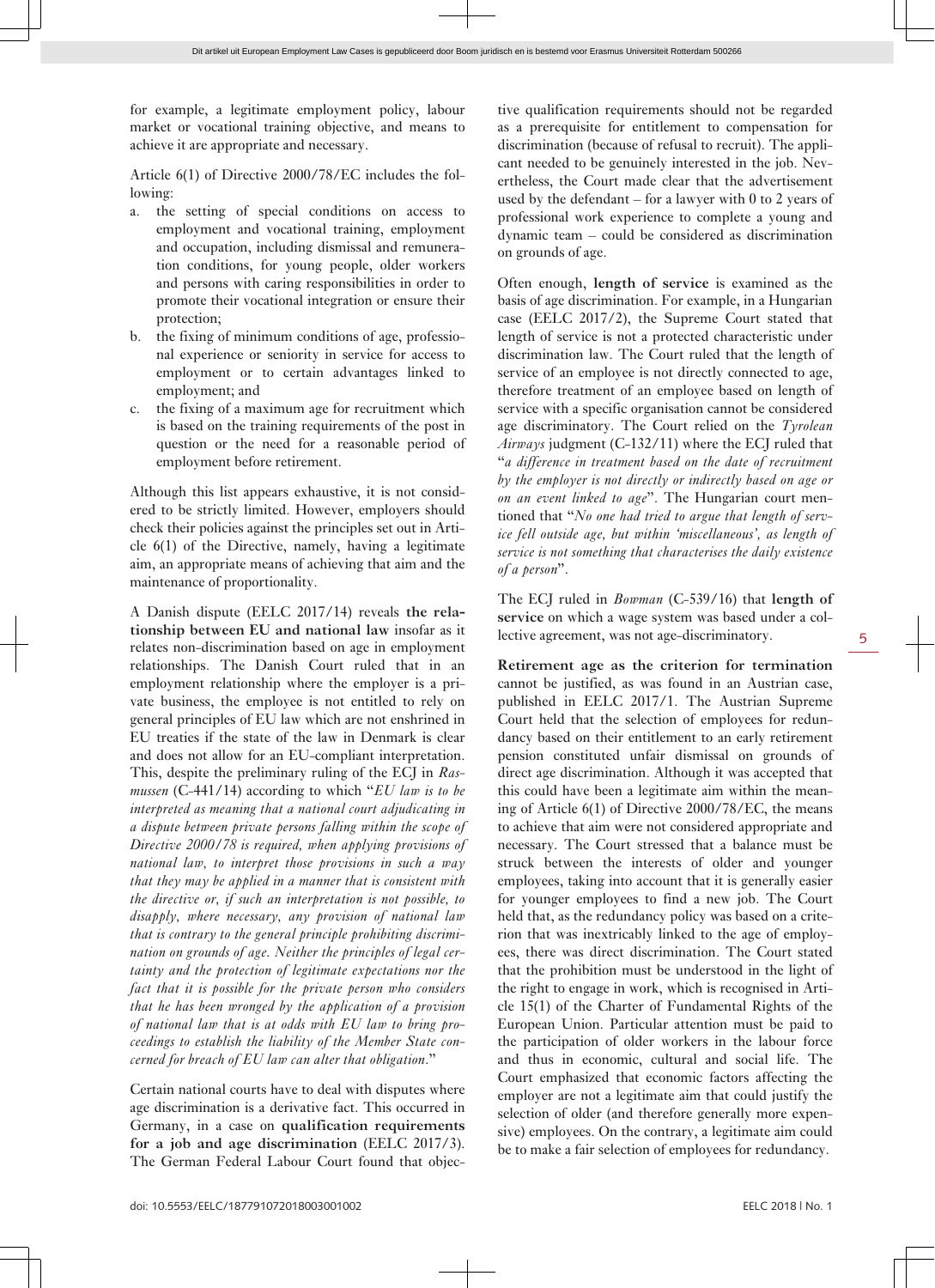**Age as the justified criterion for termination** was investigated by the ECJ in *Abercrombie* (C-143/16). Interestingly, in this case, the subject of the dispute was not retirement but youth. The question was whether an employer could terminate the on-call employment contract of someone under 25. The ECJ found that Articles 2(1), 2(2)(a) and 6(1) of Directive 2000/78/EC must be interpreted as not precluding a provision, which authorises an employer to conclude an on-call contract with a worker of under 25 years of age, whatever the nature of the services to be provided, and to dismiss that worker as soon as he reaches the age of 25 years, since that provision pursues a legitimate aim of employment and labour market policy and the means laid down for the attainment of that objective are appropriate and necessary. In the present case, the ECJ justified and interpreted the provisions of the first subparagraph of Article 6(1) of the Directive, that Member States may provide that differences of treatment on grounds of age do not constitute discrimination, if, within the context of national law, they are objectively and reasonably justified by a legitimate aim, including legitimate employment policy, labour market and vocational training objectives, and if the means of achieving that aim are appropriate and necessary. The Court stated that encouragement of recruitment undoubtedly constitutes a legitimate aim of Member States' social or employment policy, in particular when the promotion of access of young people to a profession is involved and the objective of promoting the position of young people on the labour market in order to promote their vocational integration or ensure their protection can be regarded as legitimate for the purposes of Article 6(1) of Directive 2000/78. Facilitating the recruitment of younger workers by increasing the flexibility of personnel management constitutes a legitimate aim and therefore this was a legitimate aim for the purposes of Article 6(1) of Directive 2000/78.

Case law demonstrates that the prohibition of age discrimination is difficult to implement. It is not hard to determine different treatment by age, but it is more difficult to assess whether it is lawful. As can be seen from the ECJ cases, in assessing situations of possible age discrimination, the objective and legitimate aim of the different legal regulation is of particular importance. It is also relevant how much this different legal regulation influences the balance of interests of employees of different age in aspects such as the opportunity to participate in the labour market, as well as dignity of economic, cultural and social life, including the right to appropriate social-economic guarantees (i.e. wage, vocational training and etc.).

### Disability Discrimination

#### *doc. JUDr. Petr Hůrka, Ph.D*<sup>4</sup>

The relevant EU legislation, in particular Council Directive 2000/78/EC of 27 November 2000 establishing a general framework for equal treatment in employment and occupation (the "**Directive**") lays down fundamental principles of equal treatment and the prohibition of discrimination in employment relations and preemployment relations.

Disability is on the list of protected characteristics. The provisions of the Directive as implemented and transposed in the EU member states, including the Czech Republic, thus prohibit any direct or indirect discrimination on grounds of disability.

#### **Assertion versus existence of disability as discrimination ground**

In terms of the latest case law, *Peninsula Business Service Limited – v – Baker* is particularly interesting (EELC 2017/15). As the case is relatively new, it is uncertain what impact will it have on European case law, but the judgment of the Employment Appeal Tribunal (EAT) is worth following, because of its approach towards the **difference between asserting a disability and there actually being one**.

In the case, the claimant was a lawyer who told his manager that he suffered from dyslexia. Later, the claimant was put under covert surveillance due to suspicion of a different manager that the claimant was not working for his employer and was instead building up a private caseload. Based on that, the claimant brought harassment and victimisation claims to the EAT, claiming in particular that the decision to be put under surveillance was taken because of the dyslexia. There seem to be two major issues that are resolved by the EAT judgment. Firstly, the EAT dealt with whether it was sufficient for the claimant only to claim that he has a disability (such as dyslexia) or whether this must actually be proved. Secondly, the EAT distinguished between the potential existence of a discrimination ground and discrimination as such.

In my view, the EAT was right that in a discrimination dispute, the claimant should prove that (s)he has a protected characteristic, rather than just asserting it. In the case of some characteristics, this may be quite obvious (e.g. in case of discrimination on grounds of age it is easy to prove the age of a person) but in other cases the claimant will need to provide evidence to prove that (s)he is of certain religion or belief or has a specific disability.

<sup>4.</sup> *Petr Hůrka is an associate professor within the Labour Law and Social Security Law Department at Právnická fakulta Univerzity Karlovy, Prague*.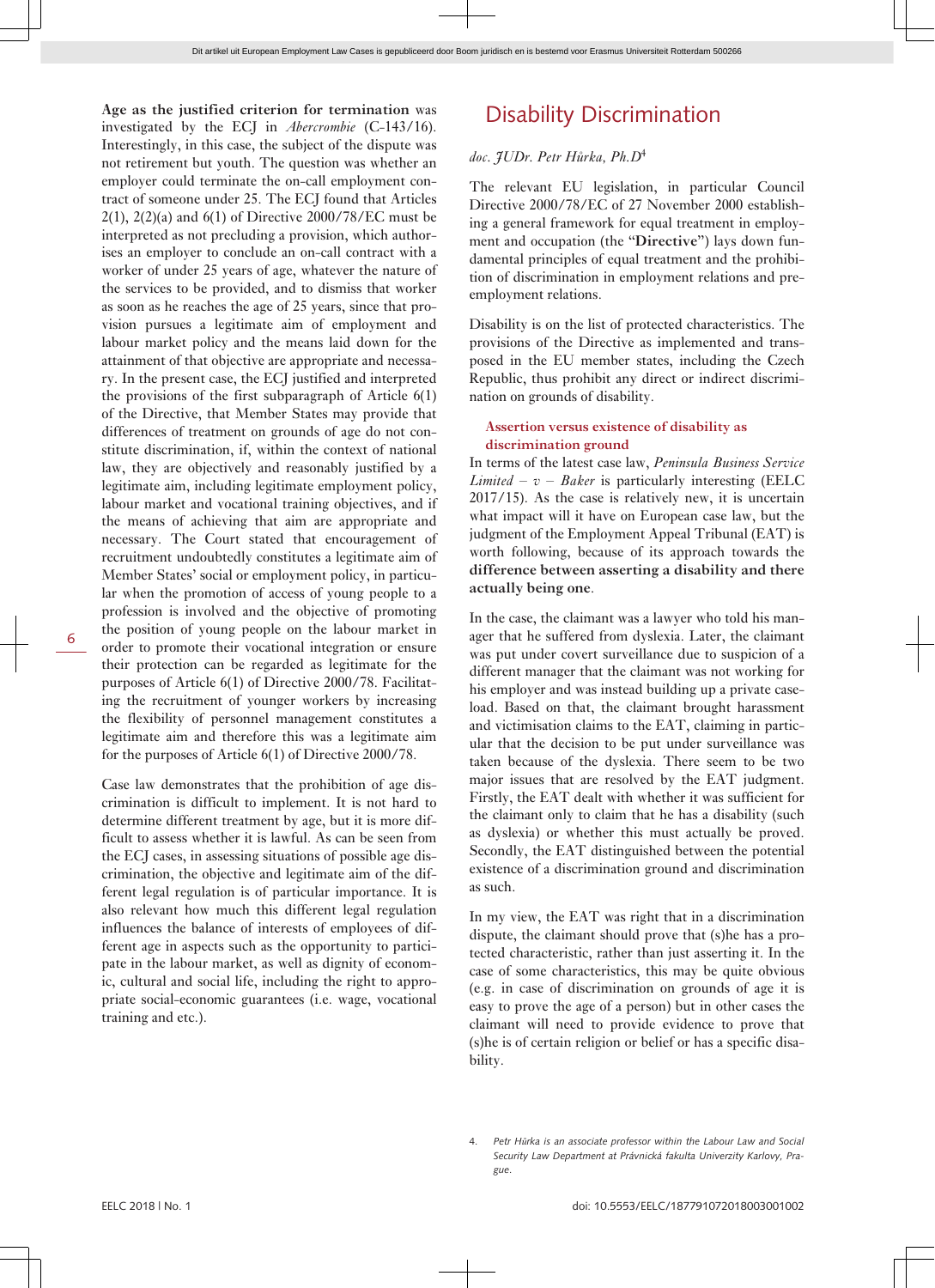If the concept of **presumption of discrimination in terms of burden of proof**<sup>5</sup> were to be interpreted to mean that it is enough for the claimant simply to assert the existence of a protected characteristic, such as disability, the scope of discrimination would become extremely wide and this may open the floodgates to claims. It would be all too easy for people to make claims and allow the shifting of the burden of proof to put the onus on the employer to disprove them.

A similar approach can be found in relevant Czech case law. In cases of discrimination, both the Constitutional Court and the Supreme Court have consistently held that the claimant must both claim and prove that s/he has been treated unfairly. The shifting of burden of proof merely ensures that the facts of the treatment are proven before the defendant has to prove that it was not a case of unlawful discrimination.<sup>6</sup>

#### **Existence of discrimination ground versus discrimination**

The EAT specified that in order to make a finding of unlawful discrimination, the allegedly discriminatory acts of the defendant needed to be shown to be based on discriminatory grounds. In other words, the mere fact that the claimant was disabled did not necessarily mean s/he had suffered unlawful discrimination. A difference in treatment may be justifiable.

#### **Difference between judgments and the need for further clarification**

EELC has also featured a number of other cases on disability discrimination. For example, a decision by the Belgian Labour Tribunal of Liege featured in EELC 2017/4, which I found rather surprising, as it was somewhat harsh towards the defendant. In the case of a morbidly obese driving instructor, the Labour Tribunal ruled that the employer needed to make the following reasonable adjustments: to buy a bigger car, set the employee up to teach theory and assign students of normal weight to him. These seem to me to be excessive, especially in terms of cost. In my view, it should not be necessary for an employer to be forced to buy or redesign tools or equipment or reorganise work in order to be able to employ somebody who is morbidly obese.

This kind of approach is likely to lead to a situation where employers refuse to specify why they are turning down a job applicant, for example. This is especially the case if the discriminatory grounds become broader, as happened in the case of *Kaltoft* (C-354/13), in which it was found that obesity may constitute a disability and would therefore be a protected characteristic.

I believe that there is a major difference between the said approach and the approach of the German State

Labour Court in the case featured in EELC 2017/16. This case also featured an obese employee. He claimed that the only reason his fixed term contract was not being extended was because he was obese. The German State Labour Court ruled that if an employee works for a fixed term, s/he is not entitled to an extension of this term on grounds of an allegation of disability discrimination based on obesity. The ruling further stated that Grade III obesity cannot be seen as a disability and therefore the employer's decision not to extend the contract was not based on a forbidden ground under sections 7.1 or 1 of the AGG. Neither the TEU nor the TFEU prohibit discrimination on grounds of obesity, as such. Even Directive 2000/78 does not list obesity as a prohibited ground of discrimination. I believe this approach to be correct.

However, the difference between these two approaches shows that further clarification may be needed, preferably at EU level, in terms of the scope of 'disability', as well as the interpretation of Article 5 of the Directive, namely what constitutes "disproportionate burden on the employer". In my view the EAT case shows the correct path for further development of case law related to discrimination on grounds of disability.

### Gender discrimination

#### *Jean-Philippe Lhernould*<sup>7</sup>

Pregnant women are protected by Directive 2006/54/EC (gender discrimination) and Directive 92/85/EEC (safety and health at work of pregnant workers and workers who have recently given birth or are breastfeeding). Despite this set of highly protective rules, they remain subject *de facto* to unfair treatment. One example occurred in the context of the transfer of a business in Cyprus. The new owner made a pregnant employee redundant, claiming afterwards that he was not aware of her condition at the time of the redundancy – which she had told to the transferor prior to her transfer. Unsurprisingly, the employment court held that, having regard to national law as harmonised by Directive 92/85/EEC and ECJ case law, a pregnant employee enjoys full protection against dismissal once she has informed her employer about her pregnancy. It held that her dismissal was sex discriminatory and therefore unlawful (EELC 2017/5).

This said, the **protection of pregnant women at work is not absolute**. A Danish dispute provides a good example of a case where the protection was insufficient. The Danish Supreme Court had to decide whether an employee who had declared she was pregnant after having been selected for redundancy, had been a victim of discrimination because she had not been reassigned to a vacant position during the notice period. The Danish

<sup>5.</sup> Cf. Article 10 of the Directive.

<sup>6.</sup> Cf. Judgment of the Constitutional Court No. Pl. ÚS 37/04 dated 26 April 2006, judgment of the Supreme Court No. 21 Cdo 246/2008 dated 11 November 2009, decision of the Supreme Court No. 21 Cdo 572/2011, dated 3 July 2012.

<sup>7.</sup> *Jean-Philippe Lhernould is Professor of Law at Université de Poitiers*.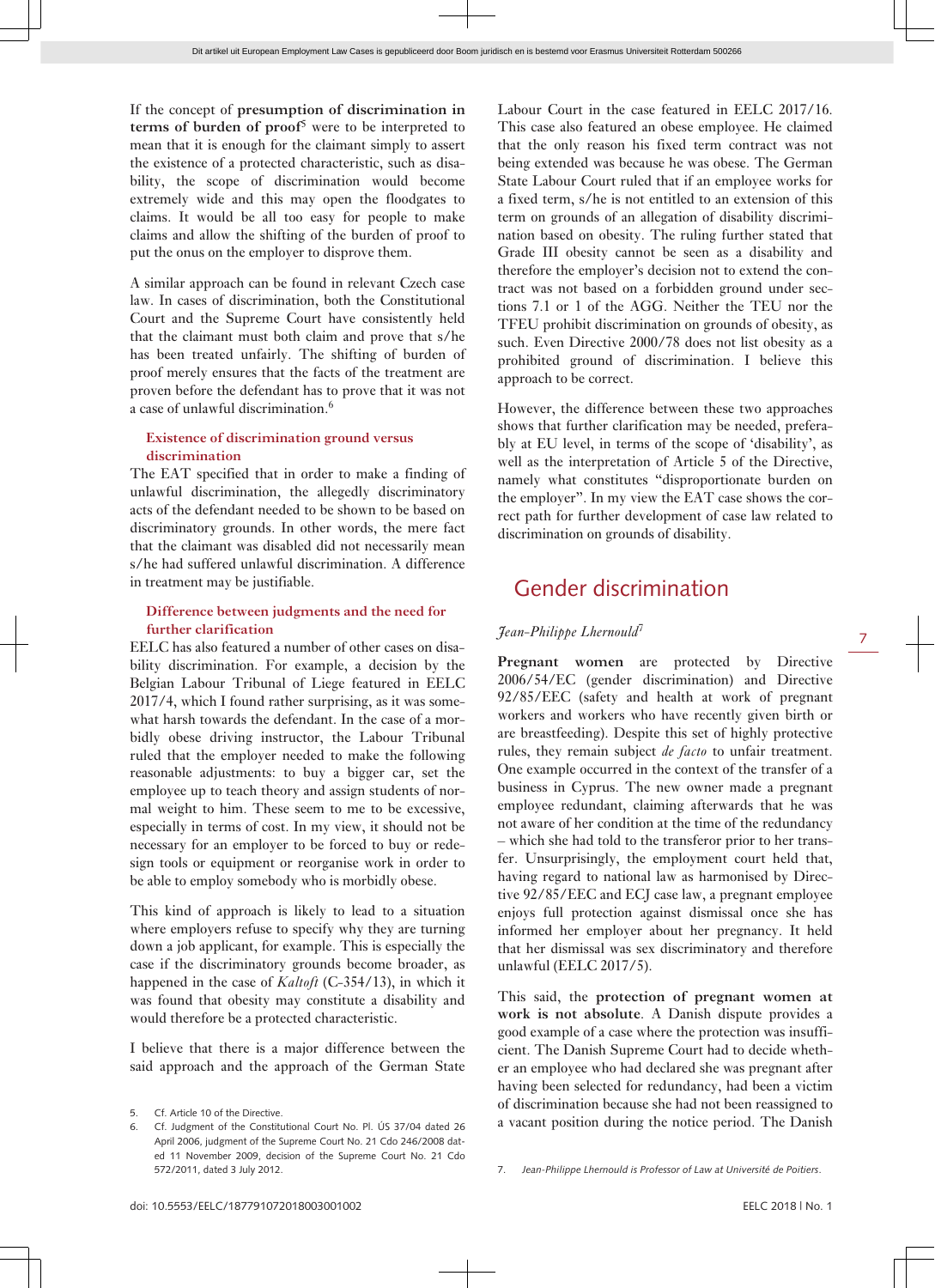Supreme Court ruled in favour of the employer, establishing as a general principle arising from its case law that the fairness of a dismissal must be assessed on the facts at the time of notice. There is therefore no duty to offer pregnant employees or those on maternity leave and already on notice, any position that falls vacant after the date of notice. The employer must, however, be able to demonstrate that, at the time of the dismissal, it did not know of any positions that were likely to fall vacant before the notice period ended (EELC 2017/6). Would the ECJ come to the same conclusion? This is questionable, as Article 10 of Directive 92/85/EEC "*laid down special protection for those workers by prohibiting dismissal during the period from the start of pregnancy to the end of maternity leave*" (ECJ 4 October 2001, C-109/00, *Tele Danmark*, §26).

Another **gap in the protection of pregnant women** comes from the existence of superior employment rules of public order. The French *Cour de cassation* illustrated this unusual matter in the case of a female employee who, after having been informed that she would be made redundant because she no longer held a work permit, told her employer she was pregnant. The employer went ahead and dismissed her. For the French Cour de cassation: "*the public policy provisions of [Art. L.8251-1 of the French Labour Code* ] *are applicable to an employer, such that it cannot, directly or indirectly, keep in its service or employ for any length of time, a foreign national who does not hold a work permit, so enabling him or her to pursue a salaried activity [in France], and an employee in such position cannot benefit from protective legal provisions forbidding or restraining the termination of pregnant employees*" (EELC 2017/17). In other words, if there is no valid employment contract, there can be no valid workrelated protection. Rules of public order in relation to access to the national job market prevail over the protection granted to pregnant employees. This seems to imply that pregnant women are treated like any other employees, giving no credit at all to their protected status.

The **choice of comparator** is crucial to establishing gender discrimination. But in practice, it is difficult. One example comes from a UK case. A male employee who wished to take shared parental leave was informed that he would get three months of statutory pay, whereas a female employee would have been entitled to full salary during an equivalent period of maternity leave. According to a first instance decision of the Employment Tribunal, this situation amounted to direct sex discrimination (EELC 2017/28). But in my view the tribunal erred in its choice of comparator. The right comparator was a woman on additional paternity leave (e.g. a female spouse), rather than a woman on maternity leave. A second example, also from the UK, raises a more typical problem. Some women working in retail stores argued that retail store workers carry out work of equal value to the predominantly male workforce in the distribution centres, citing them as appropriate comparators

for the purposes of an equal pay claim. The Employment Appeal Tribunal upheld their claim, even though the stores and distribution centres were run by different departments and the rates of pay were set by a different method (EELC 2017/42). Was there a single source (e.g. body responsible) which determined pay? We believe so. Indeed, if the work performed by a female employee is of equal value to that of a male employee working within the same 'establishment', which seemed to be the case in the dispute before English courts, the female employee should be entitled to the same pay unless the employer can demonstrate that the pay differential is due to a non-discriminatory factor. However, finding a single source of pay might be problematic in complex structures such as groups of companies.

**Indirect discrimination** is a disguised form of discrimination which national Courts are sometimes reluctant to combat. When certain advantages are reserved for full-time employees for example, it is highly likely that this will be to the detriment of female workers, who very often work part time. But in terms of social security, the ECJ does not seem to favour part-time workers: by application of the *pro rata principle*, "*taking into account of the actual years of service of a worker throughout his career is an objective criterion that is unrelated to any discrimination, allowing his pension entitlement to be reduced proportionately*" (13 July 2017, C-354/16, *Kleinsteuber*). In other words, distinctions made for part-time workers in calculating occupational pensions can be acceptable as long as the calculations are based on legitimate objectives in accordance with law.

Of course, some disputes in the field of gender discrimination are brought before the courts by men. This sometimes happens where a national regulation provides specific advantages to female employees on the grounds of **positive action**. What is the notion and scope of positive action? For the French *Cour de cassation:* "*interpreted in light of Article 157 §4 of the Treaty on the functioning of the European Union, a collective agreement may provide for the sole benefit of female employees a half-day of leave on International Women's Day, since this measure aims to establish equal opportunities between men and women by remedying de facto inequalities affecting women's opportunities*" (EELC 2017/31). However, the reasoning of the French court and the solution found are debatable. Pursuant to Article 157(4) TFEU, Article 2(4) of Directive 76/2007 and relevant ECJ case law (see e.g. *Kalanke* (C-450/93), *Badeck* (C-158/97) and *Lommers* (C-476/99)), positive action allows measures which, although discriminatory in appearance, are *de facto* intended to eliminate or reduce inequality. This is the case, for example, where women are under-represented in some jobs. However, the collective agreement granting a half-day of leave to female employees did not correspond to this pattern. Nowhere was it said in the dispute that women were under-represented in the company or in any particular jobs, nor was it said that they were suffering from any disadvantages. Further, the col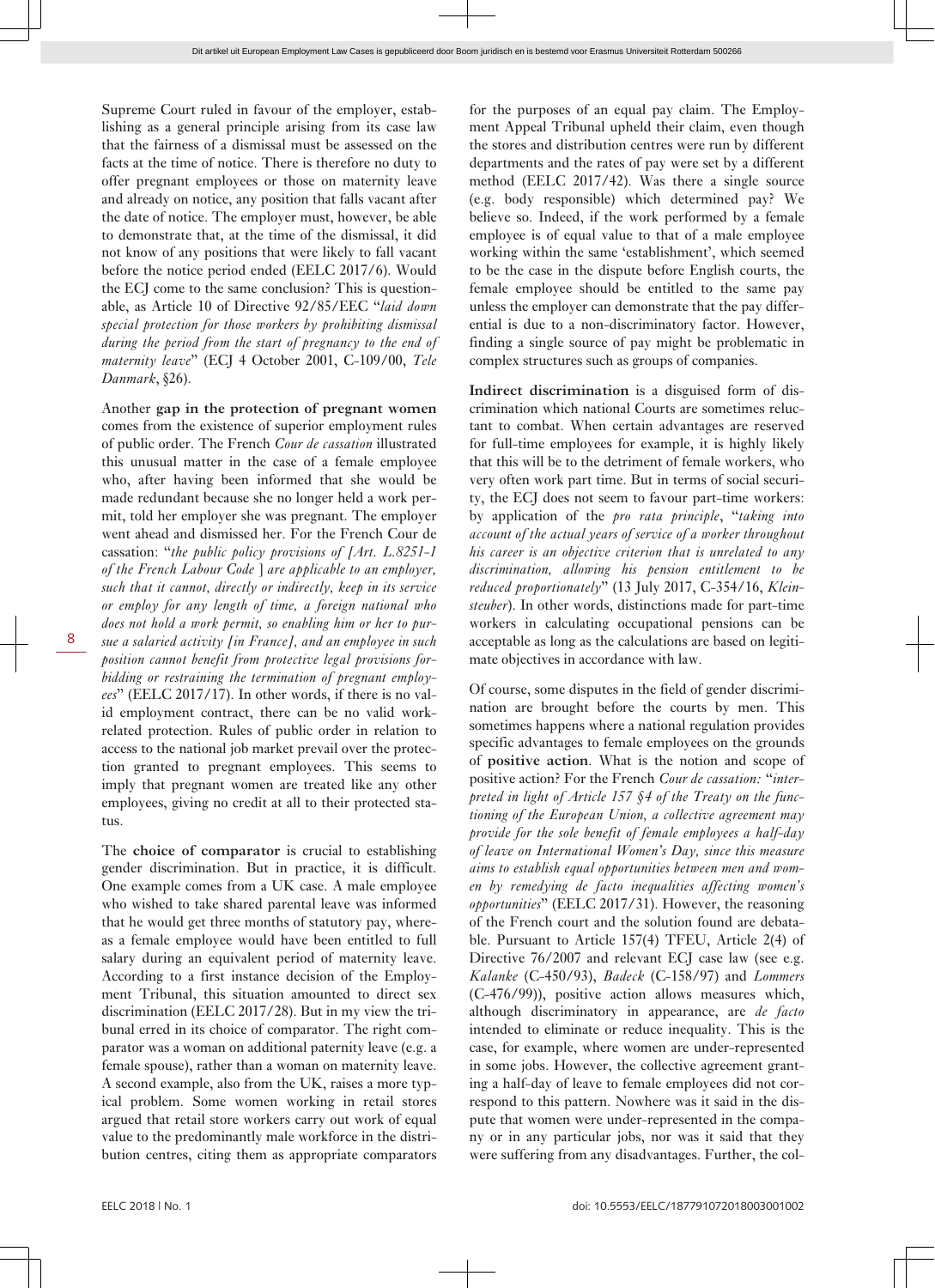lective agreement did not specify how female employees should use the leave and it was therefore likely that it would just be treated as time off work – and not used to further the cause of equality in the workplace. Other criticisms can be made: why should male employees not also be involved in international women's day? All in all, rather than contributing to equal opportunities between male and female employees, the collective agreement (and the Cour de cassation in this case) held the stereotypical view that fighting for gender equality should only be engaged in by women. In my view, the EU concept of positive action was not adequately implemented here.

### Discrimination and Religion

#### *Erika Kovács*<sup>8</sup>

#### **The ECJ decided two long-awaited landmark cases regarding discrimination based on religion in 2017.**

Previously, there had been uncertainty both at national and European level about the legal assessment of employers' managerial decisions concerning employees' religious behaviour. Whether wearing a veil could have an adverse effect on the establishment or could justify termination had been particularly controversial. Further, it was unclear whether an employer could prohibit employees from wearing a veil or sanction an employee for doing so in breach of a policy. Interestingly, all four published cases in EELC addressed Islamic headscarves.

In late 2016, EELC reported two cases on similar issues. In an Italian case (EELC 2016/39) the employer did not hire a job applicant because she refused to remove her hijab. The Italian Court of Appeal ruled that this was directly discriminatory on grounds of religion. An Austrian case (EELC 2016/53) raised several issues. First, the Supreme Court held that it was not discriminatory for a public notary to give notice of termination to his employee, who insisted on wearing a full face veil (a 'niqab') at work. According to the Austrian Supreme Court, the only way proper communication with the public could be ensured at the notary was by prohibiting face veils and therefore this was an appropriate measure. On the other hand, the fact that the employee's activities (particularly, client contact) were curtailed unilaterally and the employer's comments "mummery" and "ethnic experiment", were discriminatory.

The comments on both cases from other jurisdictions (as featured in EELC) proved that prohibiting employees from wearing religious symbols at the workplace based on the employer's right to direct work is topical in many (mostly Western European) Member States. Nev-

ertheless, national case law on this issue is rare and the ECJ's first rulings appeared in 2017.

The ECJ's two landmark cases, *Achbita* (C-157/15) and *Bougnaoui* (C-188/15, see both EELC 2017 issue 2, pp. 102-106) brought some clarity on how the ECJ assesses **public displays of religion by employees**. Both cases raised the question of whether employers not involved in public service are allowed to ban the wearing of headscarves at work. The details of the two cases differ, leading to different results. In the *Achbita* case there was an abstract general internal rule which prohibited wearing any kind of political, philosophical and religious symbols or clothing at the workplace. The ECJ ruled that such rule was not indirectly discriminatory if pursued consistently and systematically, since it could be justified. To the contrary, in the *Bougnaoui* case the employer imposed an individual ban on an employee wearing a headscarf as a reaction to a customer complaint. This specific instruction constituted direct discrimination which could not be justified by the customer's wish. The ECJ ruled – correctly – that performing work without a headscarf cannot constitute a professional requirement for a female software designer.

#### **The judgments left several questions open.**

First, it is not clear how the ECJ would judge an internal rule that only prohibits the wearing of religious symbols or clothes. Is this still indirect  $-$  or is it, rather, direct and, hence, forbidden discrimination? Second, I have doubts about the ECJ's approach of requiring an employer to offer an employee another workplace without contact with clients instead of terminating her employment relationship. A *de facto* obligation to transfer an employee to another position within the company could have an adverse effect and be even discriminatory against the employee concerned. Third, it is still not clear whether wearing a religious symbol or piece of clothing can be seen as a genuine and determining occupational requirement within the meaning of Article 4(1) of Council Directive 2000/78/EC and, if so, under what conditions. Further, the ECJ has not directly examined whether the way these matters are dealt with conforms to the EU Charter of Fundamental Rights (particularly Article 10 on freedom of religion and Article 16 on the freedom to conduct a business).

Finally, it is important to note that there is a case pending before the ECJ on possible religious discrimination  $(C-193/17, Cresco - v - Achatzi)$ . This one, unlike the rest, does not concern headscarves but deals with the Austrian national rule under which Good Friday is a holiday, but only for members of certain churches. It questions whether this discriminates against other employees, if employees belonging to one of those churches are paid extra for work done on Good Friday, whereas other employees are not.

<sup>8.</sup> *Erika Kovács is an Associate Professor at WU Vienna*.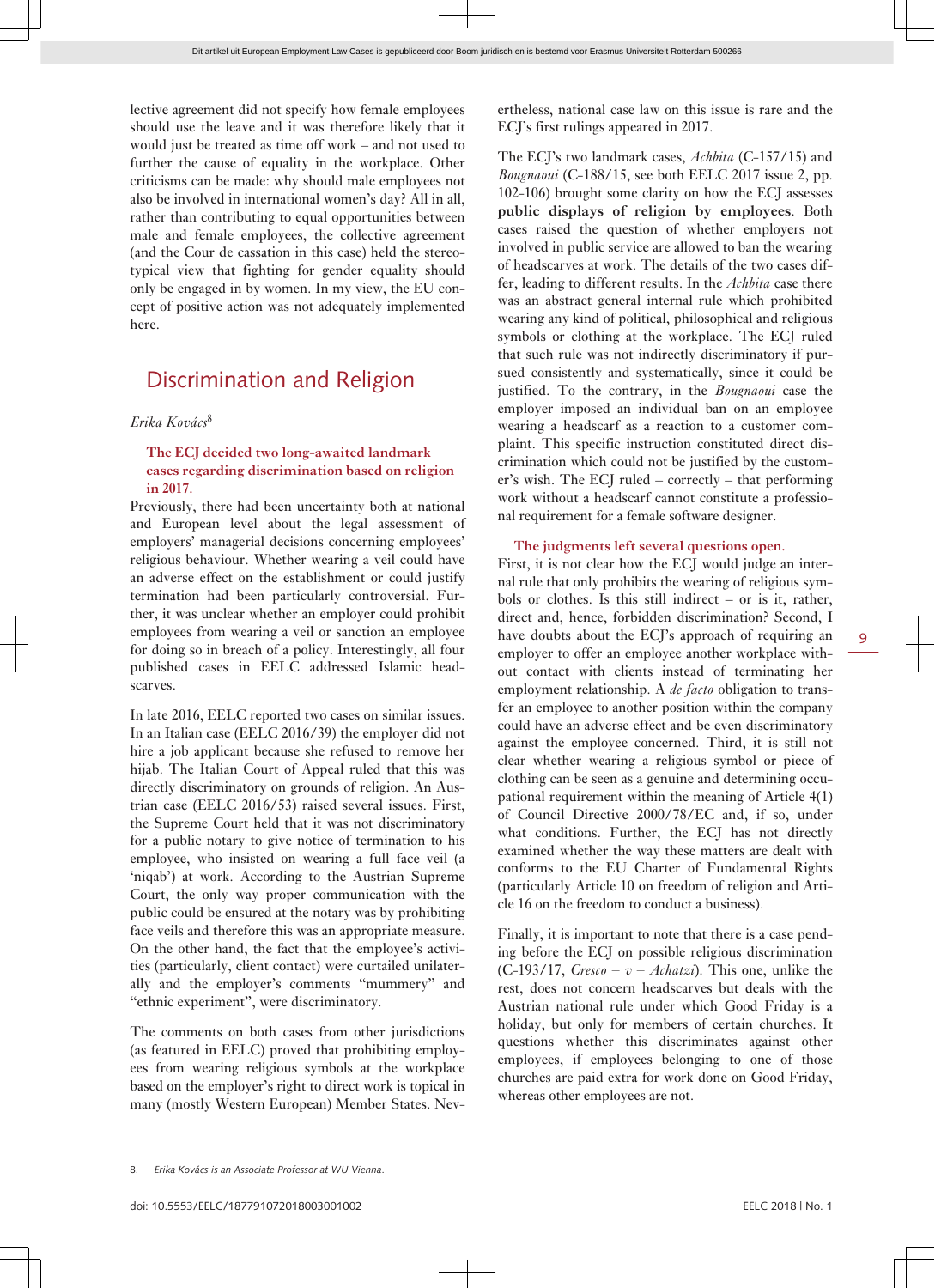### Collective Dismissals

#### *Prof. Ruben Houweling and Jan-Pieter Vos, Erasmus University Rotterdam, The Netherlands*<sup>9</sup>

2017 saw relatively few judgments about **collective dismissals**, in fact, all ECJ judgments featuring in EELC came from Poland – albeit that there, they have had a substantial impact. Only EELC's first issue in 2017 contained judgments on the collective redundancy directive (and its implementation) from other countries, albeit cases dating from 2016.

#### **Collective redundancies and fundamental freedoms**

When it comes to collective redundancies, the ECI's function is usually to correct wrong or incomplete implementation or to provide the right interpretation of the Collective Redundancy Directive (98/59/EC). Its *AGET Iraklis* judgment (21 December 2016, *C-201/15*) was a peculiar one, as the ECJ considered the approach taken by Greece to have been too strict. The cement producer AGET Iraklis, a subsidiary of the French Lafarge group, wanted to shut down its plan in Chaldika and relocate production to its two other plants in Greece. This involved a collective redundancy and so AGET Iraklis tried but failed to reach agreement with the relevant trade unions. In accordance with Greek law, AGET Iraklis then sought approval from the Minister for Labour. Such approval is granted very rarely, which has the effect that the trade unions tend to avoid reaching agreement on collective redundancies. AGET Iraklis did not manage to obtain approval and appealed against the decision. AGET Iraklis argued that Greek law – and in particular, the Minister's systematic opposition to collective redundancies – was contrary to the freedom of establishment (Article 49 TFEU) and capital (Article 63 TFEU) and to the freedom to conduct a business (Article 16 of the Charter).

Ultimately, the ECJ held that EU directives in principle only offer a minimum level of protection, but Member States may adopt more favourable laws for workers. However, at the same time, **collective dismissal legislation can be limited by the EU fundamental freedoms**. This can also be the case if the legislation applies to domestic companies. In this case, *AGET Iraklis*' freedom to conduct its business, and, in particular, its freedom of contract in relation to its business' workforce was hampered. Greece's economic justification for this approach was dismissed straightaway – as purely economic reasons cannot serve as justification, and the social policy considerations it cited also were insufficient in this case.

#### **Spanish Supreme Court annuls Spanish legislation**

Sometimes EU directives have not been properly implemented by a Member State and the ECJ is required to come to the rescue. But in Spain, the Supreme Court took the burden and set aside Spanish legislation in favour of the Collective Redundancy Directive (EELC 2017/7). The Directive was implemented wrongly, as the number of redundancies allowable within a certain timeframe was not in line with the Directive. Referring to both the principles of uniform interpretation (e.g. *Faccini Dori*, C-91/92 and *Francovich*, C-479/93) and direct effect (e.g. *Mangold*, C-144/04 and *Kücükdeveci*, C-555/07), the Supreme Court found 27 terminations invalid – which must have had enormous consequences for the employer.

#### **Conditional Termination**

The spotlight regarding collective redundancies has been, as mentioned, on Poland. It was the source of two ECJ judgments of 21 September 2017 (*Halina Socha*, C-149/16 and *Ciupa c.s*., C-429/16). Both concerned whether a notification of a unilateral amendment of employment conditions to the detriment of employees, which could lead to termination if refused, must be regarded as 'redundancy' within the meaning of Article 1(1) of the Collective Dismissal Directive. Interestingly, the status of the '**conditional termination**' had already been the subject of a judgment of the Polish Supreme Court at the end of 2016 (EELC 2017/48) – and the Supreme Court had held that the changes qualified as dismissal.

The ECJ took the same approach. It referred to its *Pujante Rivera* judgment (C-422/14), in which it had held that unilateral, significant amendments to the essential elements of an employment contract for reasons unrelated to the employee constitute a redundancy. It then took another step and held that any changes which could reasonably be expected to result in the termination of employment contracts, constitute redundancy within the meaning of the Collective Redundancy Directive.

The judgments also contain observations on the **moment at which consultations should take place**. They must be done when the employer is contemplating making the unilateral amendments, as refusal of them will result in dismissal. It is likely that these judgments will influence the practice of Member States that are grappling with these 'conditional terminations'.

<sup>9.</sup> *Ruben Houweling is Professor of Labour Law and Jan-Pieter Vos is a lecturer of Labour Law at Erasmus University Rotterdam*.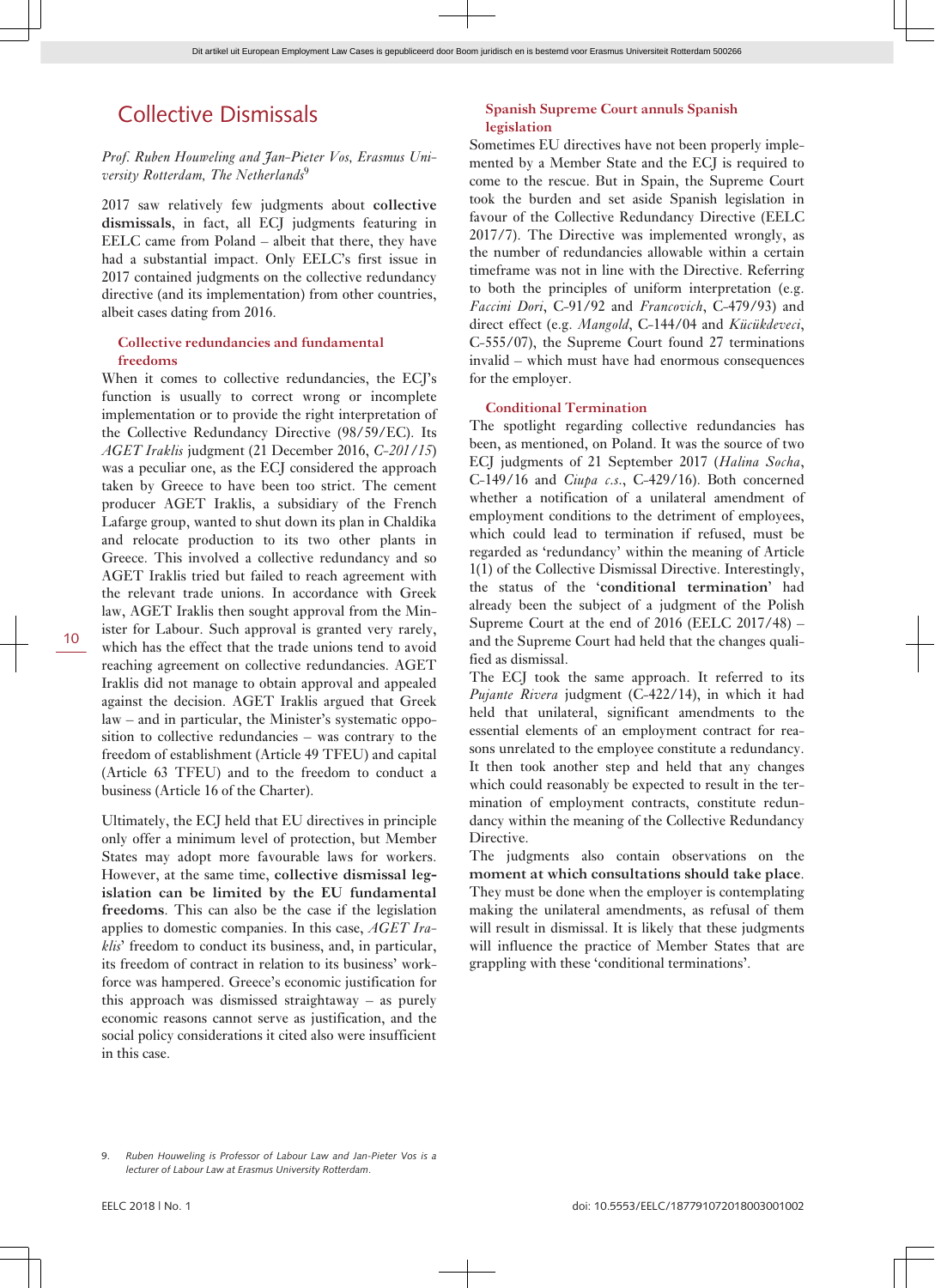### Dismissal and the right to privacy

#### *JUDr. Andrej Poruban, PhD*<sup>10</sup>

Conflicts between employers and employees about privacy are nothing new, but **a growing number of workplace disputes on this subject has caught the attention of many courts**. The latest landmark decision was made by the Grand Chamber of the European Court of Human Rights (*Bărbulescu – v – Romania*, 5 September 2017, EELC 2017 issue 4, p. 242-244). The facts of the case are relatively clear and commonplace in the internet era. The applicant was fired for breaching a company policy which banned employees' use of work equipment for private reasons. He used instant messaging services, which were monitored by the employer. The employee had unsuccessfully sued his employer in the Romanian courts and then brought a claim under Article 8 of the European Convention on Human Rights, which protects the right to private and family life, home and correspondence. It was the first case about the tracking of an employee's electronic communications by a private commercial company and provoked some debate about the sensitive issue of the 'horizontal effect' of Article 8. In fact, the action was not the result of direct intervention by a State authority but the Grand Chamber found there to be some horizontal application of the Convention right. It overturned a Chamber judgment of 12 January 2016 and found that employees' rights to privacy had not been adequately protected by the national authorities.

The *Bărbulescu* case was a unique opportunity to expand jurisprudence within this field and define the scope of a person's reasonable expectation of privacy. The Court (Grand Chamber) specified the **criteria that national authorities must apply** when assessing whether a measure to monitor employees' communications is proportionate to the aim pursued and whether the employee concerned is protected against arbitrary actions. In particular, the authorities should determine (paragraph 121):

- i. whether the employee has been notified of the possibility that the employer might take measures to monitor correspondence and other communications;
- ii. the extent of the monitoring by the employer and the degree of intrusion into the employee's privacy;
- iii. whether the employer has provided legitimate reasons to justify monitoring the communications and accessing their actual content;
- iv. whether it would have been possible to establish a monitoring system based on less intrusive methods and measures than directly accessing the content of the employee's communications;
- 10. *Andrej Poruban is an Assistant Professor at the Department of Labour Law and Social Security Law at the Law Faculty of Comenius University, Bratislava*.
- v. the consequences of the monitoring for the employee concerned and the use made by the employer of the results of the monitoring operation; and
- vi. whether the employee has been provided with adequate safeguards, especially when the employer's monitoring operations are of an intrusive nature.

This case is also relevant to EU law. The right to privacy is one of the main areas where human rights and fundamental freedoms and EU law tend to overlap. Whether the EU data protection framework provides higher standards than those protected under the European Convention on Human Rights is a matter of debate. The Romanian Supreme Court of Cassation and Justice as the highest national court missed the chance to request a preliminary ruling of the ECJ, so it seems that these questions still need further clarification in the context of data protection Directive 95/46/EC and new General Data Protection Regulation.

One of the first echoes from the *Bărbulescu* rulings is a public sector Slovak case (EELC 2017/21). The Ministry of the Interior dismissed an employee on disciplinary grounds since he had used his work email address for private reasons, which was not allowed. At the time there was no clear domestic law on the issue. The Supreme Court of the Slovak Republic took relevant international and constitutional standards into consideration, namely legality, legitimacy and proportionality and held that the courts of lower instances had been entitled to see the content of the employee's emails and to base their decision on that evidence. It upheld the dismissal decision because the employee's conduct had been inappropriate. Interestingly, the Court made reference to the first *Bărbulescu* judgment of the Chamber in favour of the employer to justify its decision, despite the fact that the case was still pending before the Grand Chamber.

Other courts came to similar conclusions even before the ending of Bărbulescu's case in Strasbourg. The Supreme Civil and Criminal Court of Greece had weighed up the employee's right to privacy of communication and the company's right to free competition (EELC 2017/22). The Supreme Court applied the proportionality principle in a concrete way, based on the facts, and struck a fair balance between the interests at stake. The Supreme Court ruled that evidence of wrongdoing obtained by a company against two former employees was admissible in court, as it was legitimate that the company should have the opportunity to defend its right to free competition.

#### **The courts have regularly taken up new privacy issues as technology evolves**

An employee in Portugal was dismissed mainly on the basis of data gathered by GPS, which the employee alleged had been obtained by breaching his right to privacy. The Labour Code provides that remote surveillance in the workplace is, in principle, forbidden. However, the Guimarães Court of Appeal held that it was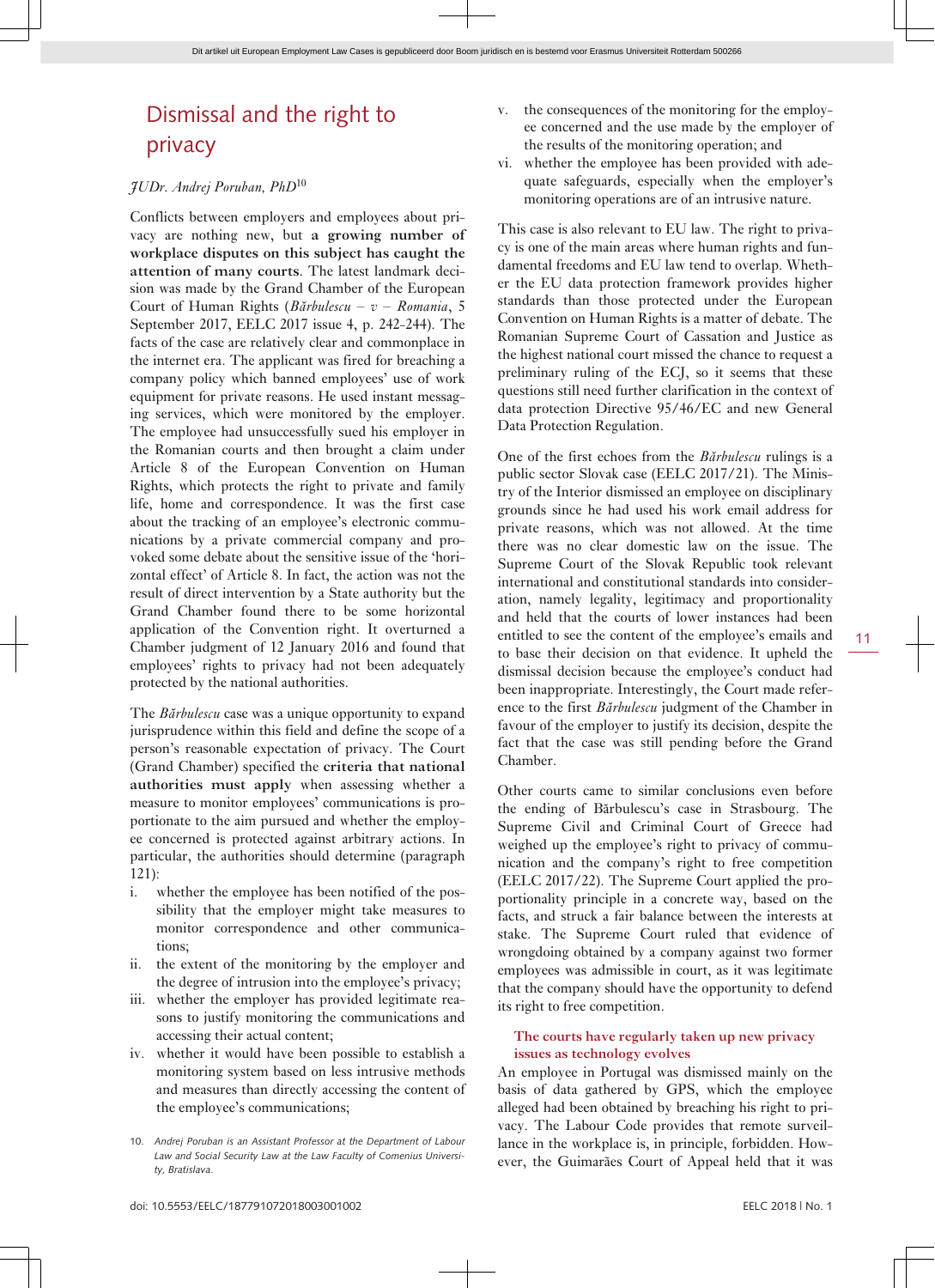lawful for an employer to obtain these data in order to check the number of kilometres actually travelled against those declared by the employee (EELC 2017/20). It found that the GPS equipment installed in the vehicle of employee was not intended to check on his professional performance, but rather to check the number of kilometres travelled.

These judgments are not the final word on this expanding issue. It is evident that there is a fine line between acceptable and unacceptable monitoring of employees even after *Bărbulescu* ruling. It remains to be seen whether the national courts will still entirely rely on Article 8 of the European Convention on Human Rights or whether they will start to veer towards the new General Data Protection Regulation. After all, the GDPR can be applied against private parties, which is new.

### Free movement

#### *Jan-Pieter Vos and Prof. Luca Ratti*<sup>11</sup>

EU case law has seen a wide variety of cases within the field of free movement of workers. They were relevant to a wide range of topics, although only a few directly related to Article 45 TFEU.

#### **Free movement and co-determination rights**

Employee involvement in the management of national companies has not been harmonised, as a Fifth Directive never was adopted. The co-determination model has only been employed within the context of the European Works Council, transfers of undertakings and cross-border mergers. Does this allow for the transfer of co-determination rights to another country? The *Erzberger* case (CJEU 18 July 2017, C-566/15) saw an odd attempt to change the election of workers' representatives to the supervisory board of TUI AG, a German company employing 50,000 people. Only employees in its German subsidiaries were eligible to become supervisory board members. One of TUI's shareholders, Mr Erzberger, argued that TUI's supervisory board was not properly constituted as it discriminated on grounds of nationality. Moreover, he stated that this was contrary to Article 45 TFEU as it tended to dissuade workers from exercising their right to free movement throughout the EU (they would lose membership of the board if they crossed borders). As Mr Erzberger was not an employee himself, he must have had other motives for bringing the case, though it is not known what those were. Regardless, in the end, the Court dismissed Mr Erzberger's claims. It held that the rules relating to free movement of workers did not apply to those who had never exercised their freedom to move within the EU and who did not intend to do so. As for (German) employees who may feel limited in their rights of free

movement, as they might lose those rights, the free movement of workers does not grant the right to rely, in the host Member State, on the same conditions of employment as enjoyed in the Member State of origin.

#### **Coordination issues**

EELC's first issue in 2017 featured a few cases from December 2016, most notably the ECJ judgments of 15 December 2016, C-401/15 – C-403/15 (*Depesme*), in which it the ECJ held that Article 45 TFEU and Article 7(2) of Regulation (EU) No 492/2011 on freedom of movement for workers within the EU must be interpreted as meaning that the right to benefit indirectly from social advantages such as study finance also applies to stepchildren, where the worker supports that child. In its judgment, the ECJ also referred to Directive 2014/54/EU on measures facilitating the exercise of rights conferred on workers in the context of freedom of movement for workers. This may imply that other (older) directives which also were replaced by Directive 2014/54/EU, should be interpreted in line with this Directive as far as possible.

In its judgment of 1 February 2017, C-430/15 (*Tolley*), the ECJ held that, in the application of Regulation (EEC) 1408/71 and Regulation (EC) 307/1999 (the coordination regulations), the laws of the home state remain applicable to pensions. While the home state cannot make the right to a disability pension subject to the worker living in that state, the employee must still obtain the approval of the home state – even if the home state cannot reasonably refuse its approval. Further, the ECJ held that Tolley must continue to be considered an employed person within the scope of Regulation 1408/71, even after stopping work.

ECJ 13 July 2017, C-89/16 (*Szoja*) saw a Polish citizen claiming social security in Slovakia, as he was employed there. However, his activities in Slovakia were pretty marginal compared to his activities as a self-employed person in Poland. Given this situation, the Polish social insurance institution had notified its Slovakian counterpart that Szoja would be covered by Polish social insurance. The Slovakian institute did not dispute the decision. As the social security scheme for employees is generally better than for self-employed persons, in principle, the employee one applies. However, to avoid abuse, marginal activities are excluded. To that extent, Article 14 of Regulation (EC) 2009/987 was amended to include paragraph 5b, which states that marginal activities should be disregarded for the purposes of determining the applicable legislation under Article 13 of Regulation (EC) 2004/883 (Basic Regulation). It seems that the referring court had missed this change, as it asked essentially the same question (whether marginal activities had to be taken into account). The ECJ held that Article 13(3) of Regulation (EC) No 883/2004, as amended by Regulation (EU) No 465/2012, must be interpreted as meaning that, in order to determine the national legislation applicable under that provision to a person who pursues both an activity as an employed

12

<sup>11.</sup> *Jan-Pieter Vos is a lecturer of Labour Law at Erasmus University Rotterdam and Luca Ratti is an Associate Professor of European and Comparative Labour Law, University of Luxembourg*.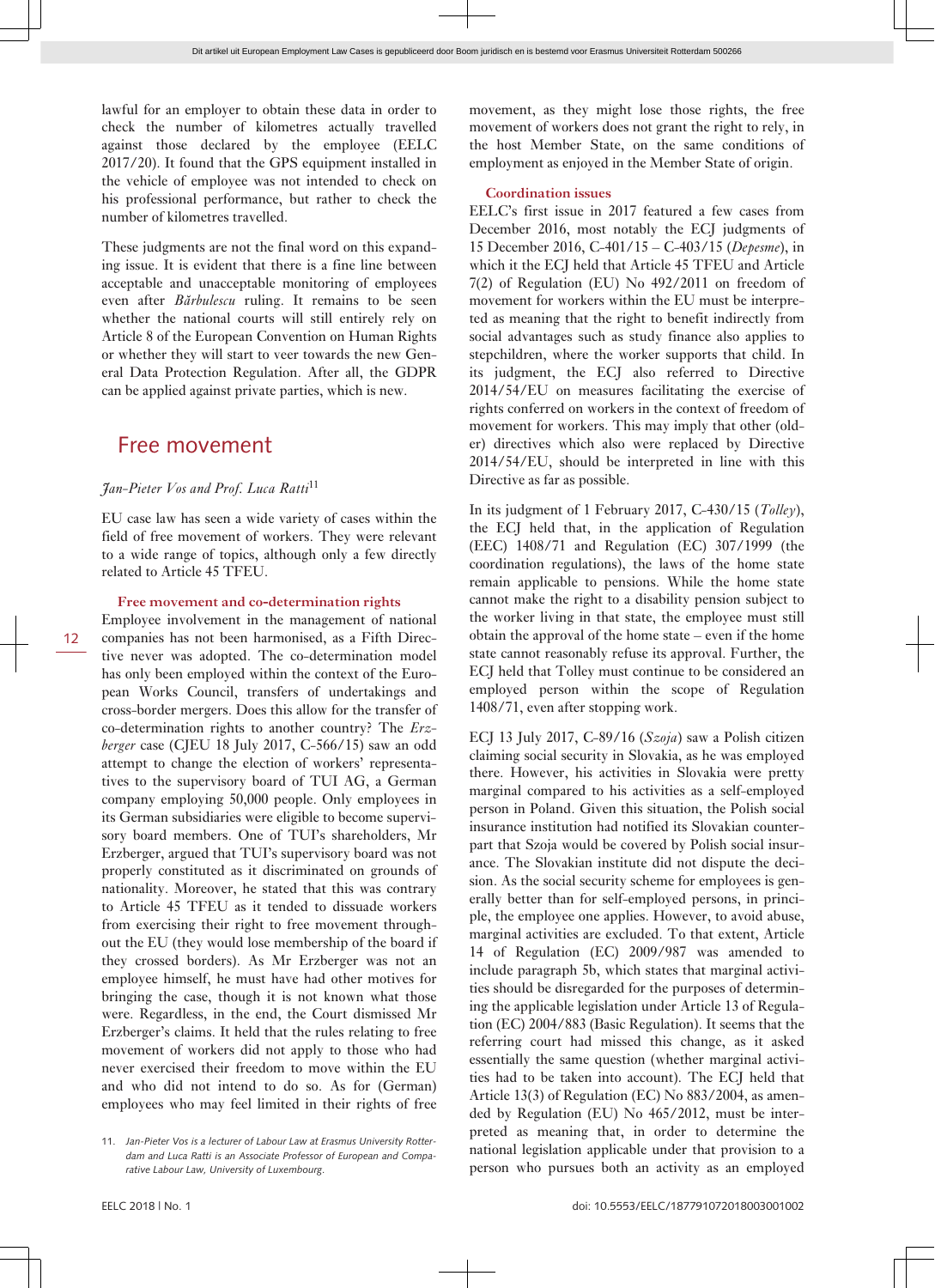person and an activity as a self-employed person in different Member States, the requirements laid down in Article 14(5b) and Article 16 of Regulation (EC) No 987/2009, as amended by Regulation No 465/2012, must be taken into account. This judgment shows that **cross-border social security and coordination issues can be very complex** and that it is very important to follow developments closely.

#### **A1 certificates**

The *A-Rosa* judgment (27 April 2017, C-620/15) confirmed the **value of the E101 certificate** (the predecessor of the A1 certificate) once more. Even when the conditions under which workers carry out their activities do not fall within the scope of Regulation 1408/71, the certificate still holds its value. The authorities that dispute the validity of the certificate should communicate their concerns to the institute that issued it and refer the matter to the Administrative Commission. This approach by the ECJ is very strict and almost impossible to deviate from. So far, the only exception to the validity of an A1 certificate is in the case of fraud – as held in the *Altun* judgment of 6 February 2018 (see the Court Watch section).

#### **Free movement and retention of rights**

The right to free movement does not mean that *all* rights from one Member State are retained once an employee crosses the border. The *Eschenbrenner* case (2 March 2017, C-496/15) demonstrated once again that the **freedom of movement does not necessarily imply that a worker is entitled to the same benefits once he crosses the border**. The case featured a French frontier worker whose German employer became subject to insolvency proceedings. While Eschenbrenner had always been a French tax resident and was taxed there prior to the insolvency proceedings, his insolvency benefit was calculated based on German income tax, leading to a lower income for Mr Eschenbrenner. Eschenbrenner's claim that this was precluded by Article 45 TFEU and Article 7 of Regulation (EU) No 492/2011 was dismissed by the ECJ.

#### **Outlook**

In 2018, we expect that there will be **developments in the status of the A1-certificate**. *Altun* has been a good start, but there is also *Alpenrind* (C-527/16), which, hopefully, will clarify whether A1-certificates are binding on the courts in other countries and how this relates to the Administrative Procedure – in line with the Opinion of A-G Saugmandsgaard Øe, which was delivered on 31 January 2018. We also expect developments in the revision of the Posted Worker's Directive, to which Member States reached agreement in October 2017 and in connection with which EU Parliament negotiators declared a "common understanding of the contours of a possible agreement" in March 2018.

### Transfer of Undertaking

#### *Prof. Niklas Bruun*<sup>12</sup>

Since its adoption in the late 70's, the scope of application of Directive 77/187/EEC (the Acquired Rights Directive) has given rise to many disputes. The case law from the ECJ has since then quite successfully harmonised the definition of a transfer so that we know more or less when the Directive applies and which characteristics must be taken into account when assessing whether a transfer has taken place. These criteria have also been partly codified by Council Directive 98/50/EC amending Directive 77/187/EEC.<sup>13</sup>

Even now, the Directive and its national implementation laws seem to cause a large quantity of court cases in Europe. This is partly because on the one hand, the Directive provides a minimum standard, which is mainly restricted to the effect of the transfer on the conditions of employment and on the required information and consultation procedures, while on the other hand, its aim is only to achieve partial harmonisation, as opposed to a uniform level of protection in the EU.<sup>14</sup> Therefore, several issues related to post-transfer situations still cause problems of interpretation. In 2017, the ECJ made at least five preliminary rulings referring to this Directive.

1.The **Piscarreta Ricardo** case (20 July 2017, C-416/16) focused on the employment contract of an employee who had been suspended for four years. Contrary to the prevailing Spanish legislation, the ECJ held that a person whose employment contract is suspended and who is not actually performing his or her duties, is covered by the Directive, insofar as that person is an employee under national law. The case related to a transfer within the context of a municipality that was restructured and the ECJ found that, provided that the identity of the undertaking is preserved after the transfer, the situation falls within the scope of the Directive.

2.In the Dutch so-called *Pre-pack-case* (27 June 2017, C-126/16), the ECJ made clear that the **exceptions under Article 5 of the Directive have to be interpreted narrowly**. Estro Groep BV, the largest childcare company in the Netherlands, with almost 380 childcare centres throughout the country and 3600 employees, had economic difficulties and a plan for restructuring was made. A new company, Smallsteps, was created in order to relaunch 243 of the childcare centres, retaining almost 2500 employees. On 5 June 2014, Estro Groep submitted a court application for the appointment of an insolvency administrator. On 20 June 2014, Smallsteps was created. On 3 July 2014, all staff were informed that a declaration of insolvency was to be submitted on 4 July 2014 and on 5 July 2014 the appli-

<sup>12.</sup> *Niklas Bruun is an Emeritus Professor at Hanken University, Finland*.

<sup>13.</sup> Later consolidated as Directive 2001/23/EC.

<sup>14.</sup> See C-105/84 *Danmols Inventar*, para 26.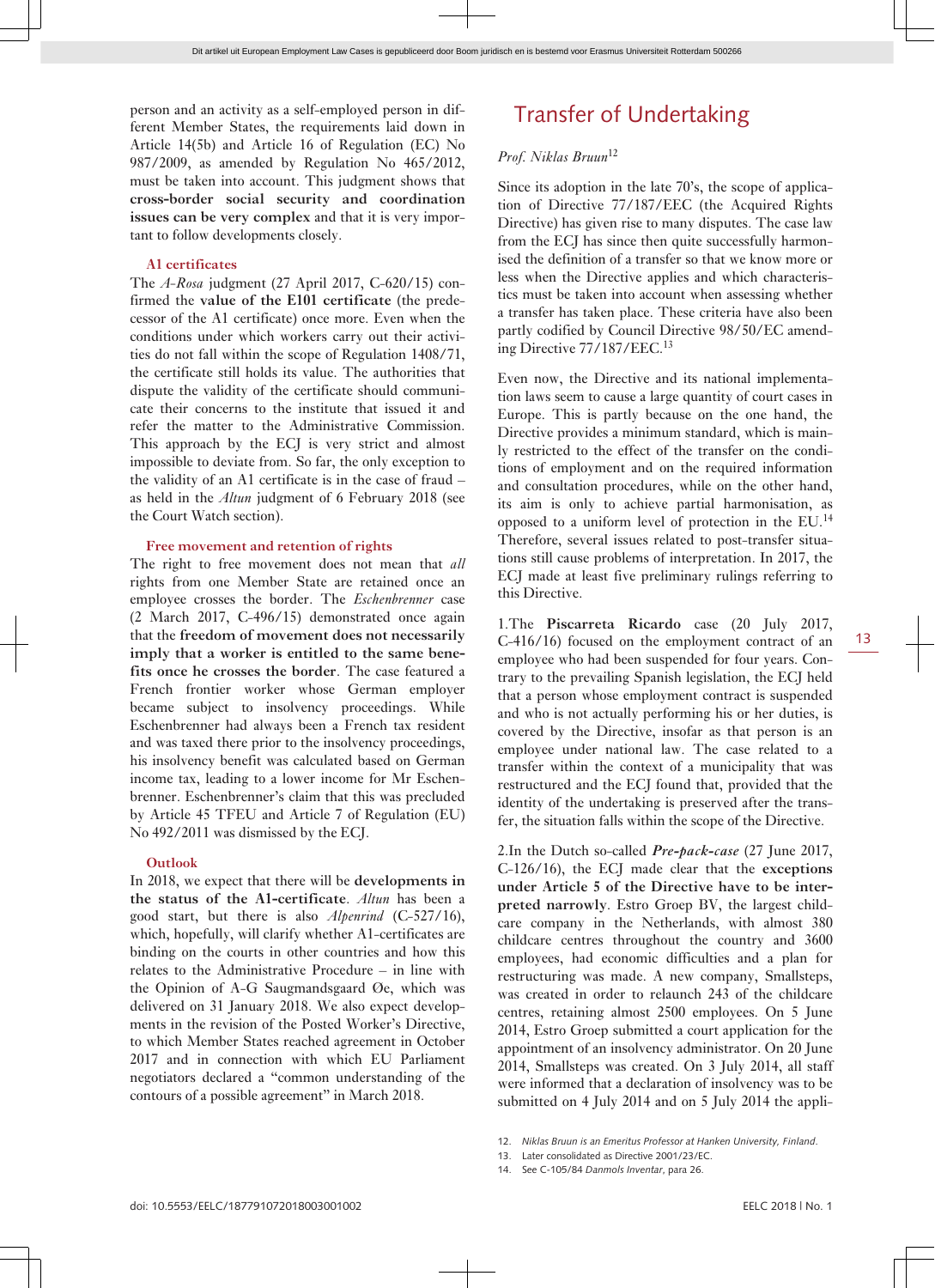cation was submitted and granted. On the same day, a 'pre-pack' was signed between the insolvency administrator and Smallsteps, whereby Smallsteps purchased 250 childcare centres and undertook to employ 2600 Estro Groep employees. On 7 July 2014, the insolvency administrator dismissed all the Estro Groep employees while Smallsteps offered new contracts to almost 2600 staff. Four former Estro Groep employees who were dismissed, but not offered new contracts took legal action and argued that they must be regarded as having been transferred to Smallsteps under the Directive.

The ECJ acknowledged that the pre-pack procedure had been undertaken to safeguard the value of the undertaking and also the employment of the employees (para 49). The ECJ did however also point out that the procedure had not taken place "under the supervision of a public authority" as required under Article 5(1). On the contrary, it was the undertaking's management which conducted the negotiations and adopted the decisions concerning the sale of the insolvent undertaking. The pre-pack was also aimed at continuation rather than liquidation of the undertaking, and so the fact that a pre-pack is normally used to maximise the proceeds of a transfer for all creditors was not relevant in this case. Note also that insolvency administrators and supervisory judges have no formal powers and are therefore not supervised by a public authority. Therefore there could not be any derogation from the protection scheme under Articles 3 and 4 of the Directive.

3.In *Asklepios* (27 April 2017, C-680/15 and C-681/15) the ECJ once again had to consider the **legal effect of so-called dynamic referral clauses**. These had earlier been dealt with in cases such as *Werhof* (C-499/04), *Alemo-Herron* (C-426/11) and *Östereichischer Gewerkschaftsbund* (C-328/13). In *Asklepios*, the employees had been employed by a hospital in Germany since the 70s and 80s. The hospital was owned by a local authority. In 1995 the local authority transferred the hospital to a limited liability company. In 1997, the part of the hospital where the workers were employed was transferred to KLS FM.

KLS FM did not belong to any employers' association and was not party to any collective agreement. The contracts of employment concluded between KLS FM and the workers contained a 'dynamic' referral clause providing that their employment relationship would be governed, as was the case before the transfer, by the Federal framework collective agreement for employees of municipal authorities and businesses, and also, in the future, by the collective agreements supplementing, amending and replacing it.

Subsequently, KLS FM became affiliated to a group of undertakings in the hospital sector. On 1 July 2008, the part of the business where the workers were employed was transferred from KLS FM to another company in the group: Asklepios. Like KLS FM, Asklepios was not

bound to any collective agreement nor was it a member of any employers' association.

The employees brought legal proceedings seeking a declaration that their 'dynamic' referral clause would also remain in force after the transfer to Asklepios.

Asklepios contended that the Directive and Article 16 of the EU Charter precluded it from applying. It argued that, following the transfer of the workers to another employer, the agreements should be applied as they originally stood (statically), meaning that only the terms of employment agreed in the contract of employment concluded with the transferor, based on the collective agreements referred to by that contract could be relied on against the transferee.

The case ended up in the Federal Labour Court, Germany, which submitted a request for a preliminary ruling to the ECJ, asking, essentially, whether Article 3, read together with Article 16 of the Charter must be interpreted as meaning that, in the case of the transfer of a business, the continued observance of the rights and obligations of the transferor arising from a contract of employment, extended to a clause which the transferor and employees had agreed, pursuant to which their employment relationship was governed, not only by the collective agreement in force on the date of the transfer, but also by collective agreements subsequent to the transfer, which supplemented, modified or replaced it, if national law allows for a transferee to make both consensual and unilateral adjustments. The ECJ answered this question in the affirmative.

This judgment can be seen as a revision of the controversial *Alemo-Herron*-judgment, which seemed categorically to preclude certain types of dynamic clauses without taking into account that these kinds of clauses might have to be applied in different national contexts. In fact, the well-formulated question by the Federal Labour Court, Germany in *Asklepios* made the Court revise its categoric position and it can be seen as a recognition that the Court's position in *Alemo-Herron* went too far.

4. In the *Unionen* case (6 April 2017, C-336/15) the Swedish Labour Court asked whether it was compatible with the Directive to apply a specific provision in the transferee's collective agreement a year after the transfer had taken place. The provision stipulated that continuous length of service with a single employer had led to an extended notice period. The question was whether it was possible not to take account of length of service with the transferor, when the employees, under an identical provision in the collective agreement applicable to the transferor, had the right to have that length of service taken into account.

It was clear under Swedish law that only the collective agreement of the transferee applied in this case. The disputed benefit was an extended notice period of six months. The Court did not really discuss the issues of principle under the Directive, but reformulated the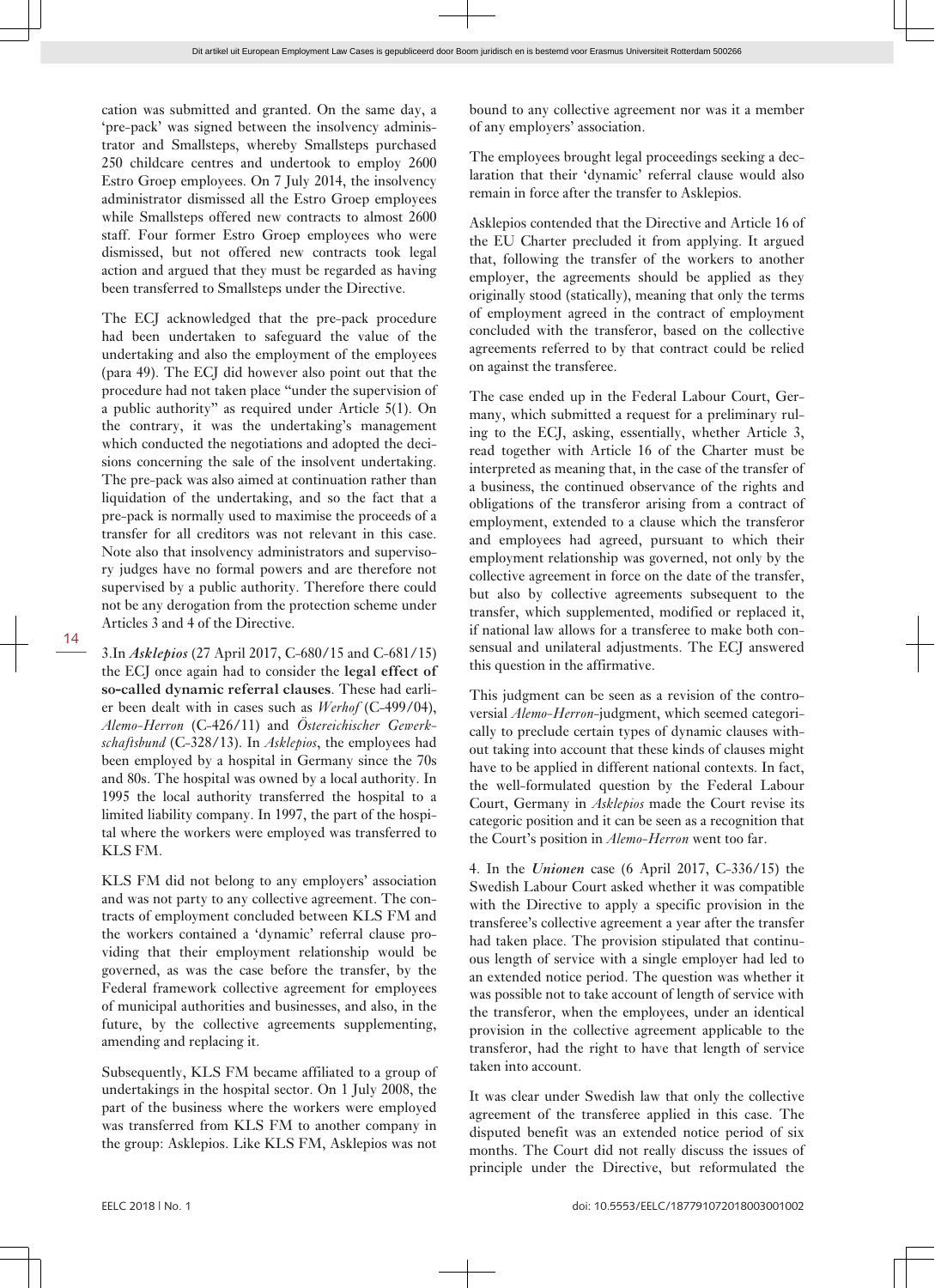question to fit into its earlier practice and decided it in favour of the employees in accordance with the principles set out in the *Scattolon* case (C-108/10).

5. The *Securitas* case (19 October 2017, C-200/16) dealt with a provision in a Portuguese collective agreement according to which the loss of a customer by an operator following the award of a service contract to another operator did not fall within the concept of a transfer of an undertaking or business. The ECJ, not surprisingly, concluded that Article 1(1) of the Directive must be interpreted as precluding a provision of national law which provides that the loss of a customer by an operator following the award of a service contract to another operator does not fall within the concept of a 'transfer of an undertaking [or] business' within the meaning of Article 1(1).

Summarizing, in 2017, the ECJ has granted employees protection in several instances – most importantly, in the pre pack case, but employees can also claim a significant win with *Asklepios*.

### Collective action and the right to strike

#### *Francesca Maffei, PhD.*<sup>15</sup>

In Europe, national judgments in labour law disputes are often greatly influenced by the law-making and judicial activity of both the EU and the ILO. The case law covers a wide range of subjects, including some topics that were historically outside the competence of these international organisations, such as the right to strike and industrial relations more generally.

In particular with regard to the right to strike and take other collective action, national courts often have to have regard to EU law and international treaties because the exercise of this right (recognised as fundamental in the majority of Member States and in international institutions) may violate the 'European' freedom of establishment and the freedom to provide services and therefore requires careful balancing. The national courts often need to take 'advice' to understand this balance fully.

For example, in EELC 2017/13, a subsidiary of a Danish company decided to employ four new workers in Norway. The local trade union insisted the company enter into a collective agreement, including a priority of engagement clause. As the company refused, the trade union organised a boycott with the purpose of forcing the employer to enter into this collective agreement. The Supreme Court decided to ask the European Free Trade Association (EFTA) Court whether this conflicted with the freedom of establishment rule laid down in Article 31 of the European Economic Area (EEA) Agreement. The EFTA Court held that a boycott, which is likely to discourage or even prevent the establishment of companies from other EEA States, constitutes a restriction on the freedom of establishment under Article 31 EEA. Following this advice, the Supreme Court declared the collective action at hand unlawful.

In EELC 2017/12, the Govia Thameslink Railway which goes to Gatwick Airport and 35% of whose the shares were owned by a French company, had been engaged in a longstanding dispute with a rail union. It used only one driver on passenger trains, whereas the trade union argued that a second safety-trained crew member should always be on board. **Once again, the exercise of collective action seemed to be in conflict with European economic freedoms** (as the company was owned by a foreign company). The British Court of Appeal held that industrial action was unlawful only if it was called with the object or purpose of infringing the cross-border European freedom of establishment (Article 49 TFEU) or the freedom to provide services (Article 56 TFEU). Conversely, when collective action has the effect but not the purpose of discouraging foreign companies from operating in another Member State, it is not unlawful. While every collective action discourages foreign companies from operating in a country, a strike only breaches the TFEU if its main objective is to discourage the exercise of the relevant freedom (e.g. as in ECJ *Viking*, C-438/05, and *Laval*, C-341/05).

In EELC 2017/26, the opinions of both the ILO Freedom of Association Committee and the European Court of Human Rights (ECtHR) were required. The Danish National Teacher's Union initially had filed a complaint with the ILO Committee about the lawfulness of a statutory intervention by the Danish Parliament (by means of an 'intervention act', which replaces a collective agreement) used to end industrial action which compromised important social services. The ILO Freedom of Association Committee has often been asked for advice about this kind of 'statutory' intervention and it has normally taken the view that **any government interference in labour disputes is inappropriate and social interests are not a legitimate reason for intervention**. But the Danish Parliament, despite the ILO's criticism, has always intervened in circumstances where industrial action can potentially threaten essential social services. In this particular case, after hearing the Danish Government, the ILO Committee decided to close the case, contrary to its earlier decisions. The High Court then deemed the intervention perfectly lawful. The trade union appealed to the ECtHR to ask if a statutory intervention could be considered as in line with Article 11 of the European Convention on Human Rights. The ECtHR has not yet decided. However, it is probable

<sup>15.</sup> *Francesca Maffei is a Phd in comparative law and integration process, Università degli studi della Campania Luigi Vanvitelli*.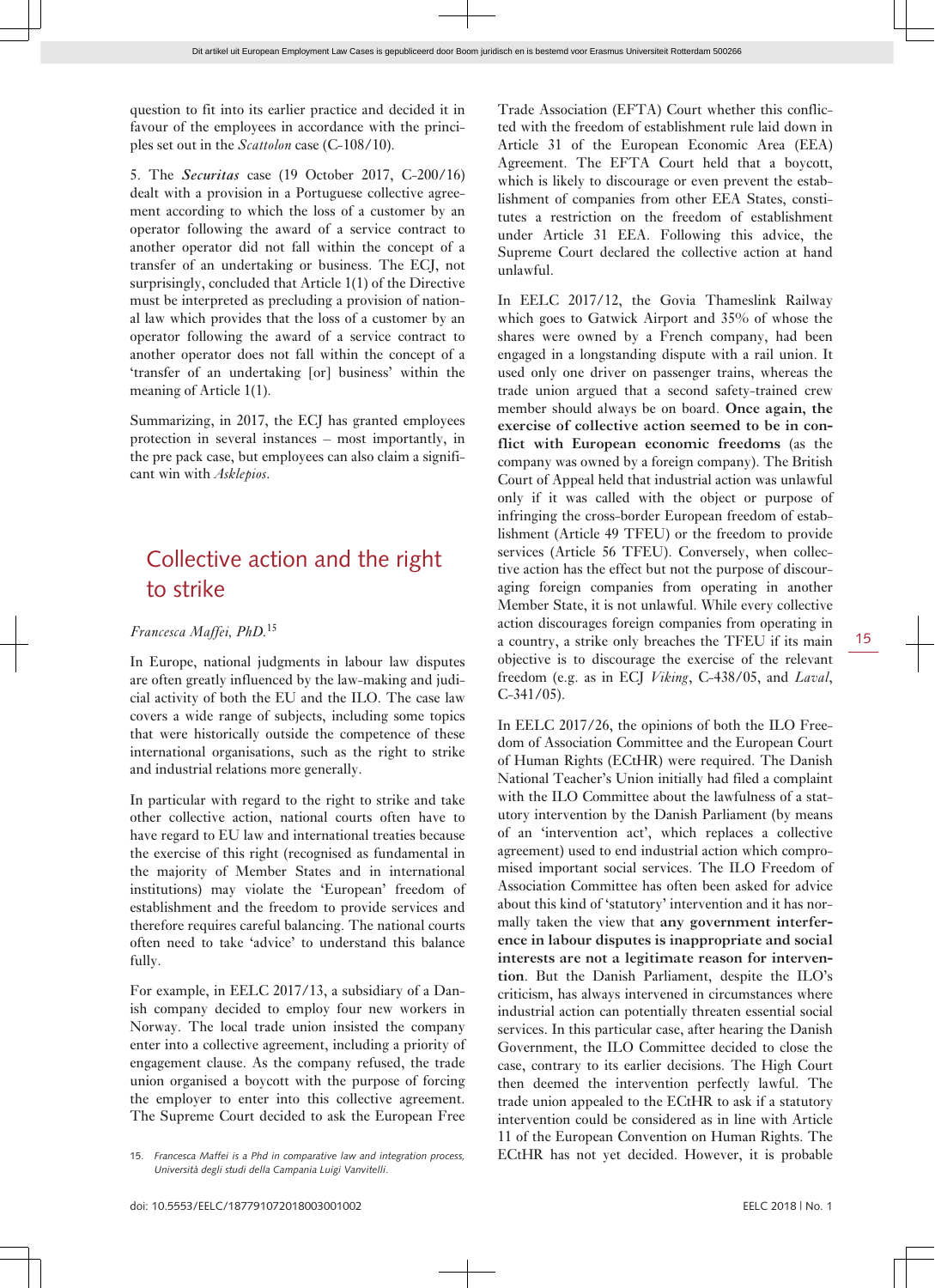that it will adopt a less strict approach than the ILO Freedom of Association Committee since the ECtHR has previously accepted the maintenance of essential social services as a legitimate reason to restrict a right protected by the Convention.

In recent years, the threat of terrorism has strengthened the need for security. International and European sources have been used by national courts to justify **restrictions on collective action in the name of public safety**. For example, in EELC 2017/9, the Dutch Railway company introduced a new timetable which drivers and conductors found dissatisfactory. Since the company had not accepted employees' demands for a new work package, the train drivers and conductors' union called its members out on strike. The strike was scheduled for Friday 23 December 2016 and employees were asked to refuse to go to work until 11:00 on Amsterdam, Rotterdam and Hoofddorp train stations. In its judgment, the Dutch cantonal court referred to Article G of the European Social Charter (which allows for the possibility of limiting collective action for pressing social needs) to prohibit the strike, claiming that the safety of passengers could not be guaranteed. In the hearing, which took place a few days after the Berlin Christmas market attacks, the threat of terrorism was found to wield a decisive influence.

All these judgments concerning industrial action and directly referring to EU law and the ILO Conventions are innovative because the right to take collective action is a subject that is normally not within the competence of international institutions. International and European provisions concerning strikes and collective action are rare. Indeed, the ILO has not explicitly declared a right to strike but has concluded that freedom of association, in particular, the statements in Articles 3 and 10 of Convention No. 87, include a guarantee of the right to strike and it has developed case law on this right.

Similarly, the EU provisions about strikes are rather superficial. For example, Article 153(5) of the Treaty on the functioning of the European Union (TFEU) expressly excludes the right of association and the right to strike from the scope of application of Article 153. This does not mean, however, that the European Committee's competence is completely excluded but, as this article is usually the legal basis for adopting any directive or regulation, the right to associate and to strike can as a general rule, be considered as being outside of the EU's scope of authority.

This means, of course, that there are widely differing regulations on these rights amongst the Member States although the influence of EU law has been increasing since 2009, when the Nice Charter – which recognises the right to strike in Article 28 – acquired the same legal value as the European treaties. The European Social Charter has also become influential and it contains two fundamental rights relevant to collective labour relations, namely the right to organise (Article 5) and the right to bargain collectively (Article 6). These two key provisions ensure the rights of workers' organisations to further and protect workers' interests on the one hand and the right of individuals to take part in collective labour relations on the other. The right to strike is laid down in Article 6(4) of the Charter.

In certain other cases, international and European institutions only indirectly influence national judgments. Some controversial topics are not explicitly within their competence, but the solution still depends on international and EU law. For example, in EELC 2017/30, an employee argued that he had been discriminated against by his employer because of his union activities. The employer had stopped giving him work for some months and consequently he had not been paid. The issue concerned the burden of proof – a procedural topic that does not fall within EU competence – but the solution to the issue depended on the application of anti-discrimination law – which is within EU competence. The Lithuanian Supreme Court decided that the reversal of the burden of proof provided in Article 4 of the Lithuanian Law on Equal Treatment should not apply in cases *"of alleged discrimination based on participation in trade union activities."* Hence, the court decided that the claimant was required to prove his claim. The rule on the burden of proof set out in Article 4 of the Law on Equal Treatment is intended to implement relevant provisions of Directive 2000/78, yet this Directive does not prohibit discrimination based on participation in trade union activities. In reality, both the judgment and Article 4 of Lithuanian Law on Equal Treatment could be considered to be in breach of ILO Convention N°135 and Recommendation  $N^{\circ}$  143, which provide that States should ensure the burden of proof is on the employer in cases of alleged discriminatory dismissal or unfavourable change to the conditions of employment of a worker.

In EELC 2017/45, the issue concerned the lawfulness of a clause in a collective agreement, but – once again – the solution depended on how anti-discrimination law was applied. The case involved a part time employee who worked overtime for some months (i.e. more than the contractually agreed hours of work but less than a full time employee). At the end of that period, he claimed overtime payment for the work done (the collective agreement provided overtime rates of 25% above the regular hourly rate). The employer decided to pay the employee the regular hourly rate for the additional hours because, according to his interpretation of the collective clause, only the working hours exceeding a fulltime employee's time were to be paid at the overtime rate. The German Supreme Court held that such a clause was not discriminatory and hence not unlawful, considering that EU discrimination law and an analogous application of the ECJ *Helmig* judgment (C-399/92) did not prevent this kind of clause, as long as full-time and part-time employees were paid at the same hourly rate.